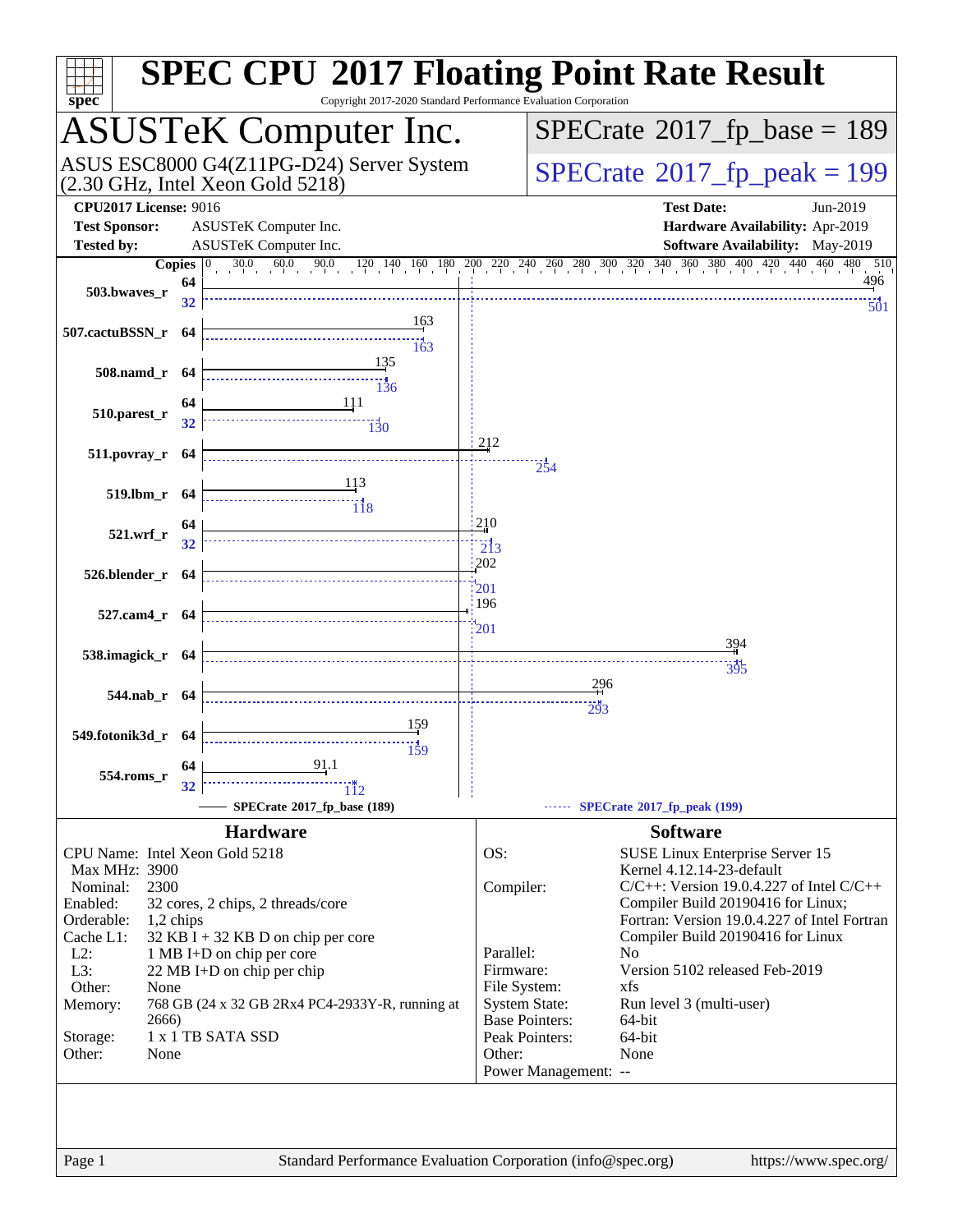

Copyright 2017-2020 Standard Performance Evaluation Corporation

# ASUSTeK Computer Inc.<br>ASUS ESC8000 G4(Z11PG-D24) Server System

(2.30 GHz, Intel Xeon Gold 5218)

 $SPECrate$ <sup>®</sup>[2017\\_fp\\_base =](http://www.spec.org/auto/cpu2017/Docs/result-fields.html#SPECrate2017fpbase) 189

**[Test Sponsor:](http://www.spec.org/auto/cpu2017/Docs/result-fields.html#TestSponsor)** ASUSTeK Computer Inc. **[Hardware Availability:](http://www.spec.org/auto/cpu2017/Docs/result-fields.html#HardwareAvailability)** Apr-2019

 $SPECTate<sup>®</sup>2017_fp_peak = 199$  $SPECTate<sup>®</sup>2017_fp_peak = 199$  $SPECTate<sup>®</sup>2017_fp_peak = 199$ **[CPU2017 License:](http://www.spec.org/auto/cpu2017/Docs/result-fields.html#CPU2017License)** 9016 **[Test Date:](http://www.spec.org/auto/cpu2017/Docs/result-fields.html#TestDate)** Jun-2019

**[Tested by:](http://www.spec.org/auto/cpu2017/Docs/result-fields.html#Testedby)** ASUSTeK Computer Inc. **[Software Availability:](http://www.spec.org/auto/cpu2017/Docs/result-fields.html#SoftwareAvailability)** May-2019

#### **[Results Table](http://www.spec.org/auto/cpu2017/Docs/result-fields.html#ResultsTable)**

|                                         | <b>Base</b>   |                |       |                | <b>Peak</b> |                |            |               |                |              |                |              |                |              |
|-----------------------------------------|---------------|----------------|-------|----------------|-------------|----------------|------------|---------------|----------------|--------------|----------------|--------------|----------------|--------------|
| <b>Benchmark</b>                        | <b>Copies</b> | <b>Seconds</b> | Ratio | <b>Seconds</b> | Ratio       | <b>Seconds</b> | Ratio      | <b>Copies</b> | <b>Seconds</b> | <b>Ratio</b> | <b>Seconds</b> | <b>Ratio</b> | <b>Seconds</b> | <b>Ratio</b> |
| 503.bwayes r                            | 64            | 1294           | 496   | 1295           | 496         | 1294           | 496        | 32            | 641            | 500          | 641            | 501          | 641            | 501          |
| 507.cactuBSSN r                         | 64            | 497            | 163   | 497            | 163         | 497            | 163        | 64            | <u>497</u>     | 163          | 498            | 163          | 497            | 163          |
| $508$ .namd $r$                         | 64            | 451            | 135   | 451            | 135         | 450            | 135        | 64            | 447            | 136          | 446            | 136          | 450            | 135          |
| $510.parest_r$                          | 64            | 1503           | 111   | 1505           | 111         | 1508           | 111        | 32            | 644            | 130          | 644            | 130          | 644            | <u>130</u>   |
| $511.$ povray_r                         | 64            | 710            | 210   | 706            | 212         | 706            | 212        | 64            | 588            | 254          | 590            | 253          | 587            | 254          |
| 519.lbm r                               | 64            | 598            | 113   | 598            | 113         | 597            | 113        | 64            | 570            | 118          | 570            | 118          | 571            | 118          |
| $521.wrf_r$                             | 64            | 682            | 210   | 689            | 208         | 684            | <b>210</b> | 32            | 337            | 213          | 336            | 213          | 336            | 213          |
| 526.blender r                           | 64            | 484            | 201   | 483            | 202         | 484            | 202        | 64            | 484            | 202          | 484            | 201          | 484            | 201          |
| $527.cam4_r$                            | 64            | 574            | 195   | 571            | 196         | 571            | 196        | 64            | 555            | 202          | 556            | 201          | 557            | 201          |
| 538.imagick_r                           | 64            | 404            | 394   | 403            | 395         | 406            | 392        | 64            | 400            | 398          | 404            | 394          | 403            | 395          |
| $544$ .nab_r                            | 64            | 364            | 296   | 369            | 292         | 364            | 296        | 64            | 368            | 293          | 366            | 294          | 368            | 292          |
| 549.fotonik3d r                         | 64            | 1568           | 159   | 1572           | 159         | 1566           | 159        | 64            | 1571           | 159          | 1568           | 159          | 1566           | 159          |
| 554.roms r                              | 64            | 1118           | 90.9  | 1117           | 91.1        | 1114           | 91.3       | 32            | 453            | 112          | 450            | 113          | 458            | 111          |
| $SPECrate^{\circ}2017$ fp base =<br>189 |               |                |       |                |             |                |            |               |                |              |                |              |                |              |

**[SPECrate](http://www.spec.org/auto/cpu2017/Docs/result-fields.html#SPECrate2017fppeak)[2017\\_fp\\_peak =](http://www.spec.org/auto/cpu2017/Docs/result-fields.html#SPECrate2017fppeak) 199**

Results appear in the [order in which they were run.](http://www.spec.org/auto/cpu2017/Docs/result-fields.html#RunOrder) Bold underlined text [indicates a median measurement.](http://www.spec.org/auto/cpu2017/Docs/result-fields.html#Median)

#### **[Submit Notes](http://www.spec.org/auto/cpu2017/Docs/result-fields.html#SubmitNotes)**

 The numactl mechanism was used to bind copies to processors. The config file option 'submit' was used to generate numactl commands to bind each copy to a specific processor. For details, please see the config file.

#### **[Operating System Notes](http://www.spec.org/auto/cpu2017/Docs/result-fields.html#OperatingSystemNotes)**

Stack size set to unlimited using "ulimit -s unlimited"

#### **[General Notes](http://www.spec.org/auto/cpu2017/Docs/result-fields.html#GeneralNotes)**

Environment variables set by runcpu before the start of the run: LD\_LIBRARY\_PATH = "/spec2017\_19u4/lib/intel64" Binaries compiled on a system with 1x Intel Core i9-799X CPU + 32GB RAM memory using Redhat Enterprise Linux 7.5 Transparent Huge Pages enabled by default Prior to runcpu invocation Filesystem page cache synced and cleared with: sync; echo 3> /proc/sys/vm/drop\_caches runcpu command invoked through numactl i.e.: numactl --interleave=all runcpu <etc> NA: The test sponsor attests, as of date of publication, that CVE-2017-5754 (Meltdown) is mitigated in the system as tested and documented. Yes: The test sponsor attests, as of date of publication, that CVE-2017-5753 (Spectre variant 1)

**(Continued on next page)**

| Page 2 | Standard Performance Evaluation Corporation (info@spec.org) | https://www.spec.org/ |
|--------|-------------------------------------------------------------|-----------------------|
|--------|-------------------------------------------------------------|-----------------------|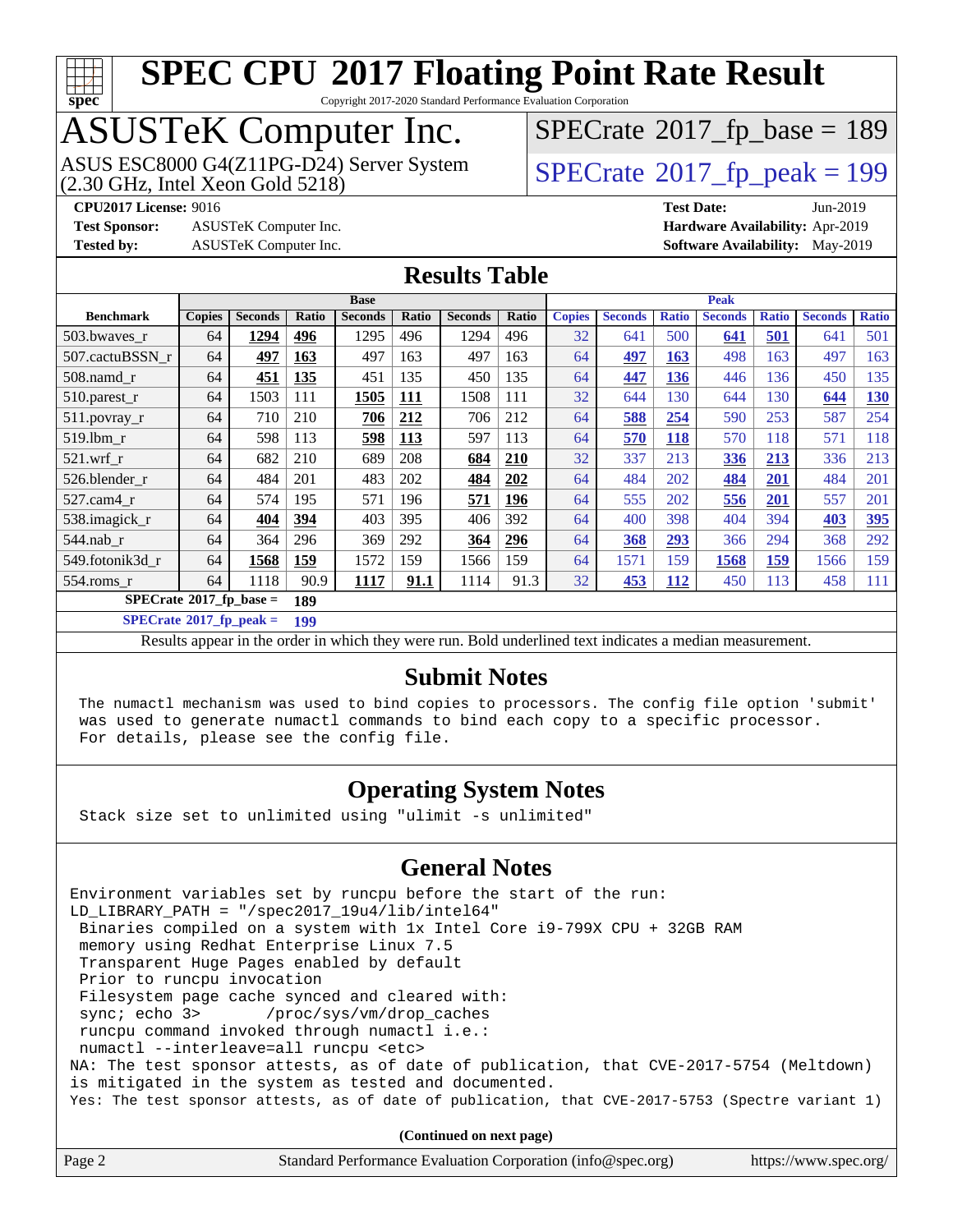

Copyright 2017-2020 Standard Performance Evaluation Corporation

### ASUSTeK Computer Inc.

(2.30 GHz, Intel Xeon Gold 5218) ASUS ESC8000 G4(Z11PG-D24) Server System  $\vert$  [SPECrate](http://www.spec.org/auto/cpu2017/Docs/result-fields.html#SPECrate2017fppeak)®[2017\\_fp\\_peak = 1](http://www.spec.org/auto/cpu2017/Docs/result-fields.html#SPECrate2017fppeak)99

 $SPECTate$ <sup>®</sup>[2017\\_fp\\_base =](http://www.spec.org/auto/cpu2017/Docs/result-fields.html#SPECrate2017fpbase) 189

**[Test Sponsor:](http://www.spec.org/auto/cpu2017/Docs/result-fields.html#TestSponsor)** ASUSTeK Computer Inc. **[Hardware Availability:](http://www.spec.org/auto/cpu2017/Docs/result-fields.html#HardwareAvailability)** Apr-2019 **[Tested by:](http://www.spec.org/auto/cpu2017/Docs/result-fields.html#Testedby)** ASUSTeK Computer Inc. **[Software Availability:](http://www.spec.org/auto/cpu2017/Docs/result-fields.html#SoftwareAvailability)** May-2019

**[CPU2017 License:](http://www.spec.org/auto/cpu2017/Docs/result-fields.html#CPU2017License)** 9016 **[Test Date:](http://www.spec.org/auto/cpu2017/Docs/result-fields.html#TestDate)** Jun-2019

#### **[General Notes \(Continued\)](http://www.spec.org/auto/cpu2017/Docs/result-fields.html#GeneralNotes)**

is mitigated in the system as tested and documented. Yes: The test sponsor attests, as of date of publication, that CVE-2017-5715 (Spectre variant 2) is mitigated in the system as tested and documented.

#### **[Platform Notes](http://www.spec.org/auto/cpu2017/Docs/result-fields.html#PlatformNotes)**

Page 3 Standard Performance Evaluation Corporation [\(info@spec.org\)](mailto:info@spec.org) <https://www.spec.org/> BIOS Configuration: VT-d = Disabled Patrol Scrub = Disabled ENERGY\_PERF\_BIAS\_CFG mode = performance SNC = Enabled IMC interleaving = 1-way Engine Boost =  $Level3(Max)$ LLC dead line allc = Disabled SR-IOV Support = Disabled CSM Support = Disabled Sysinfo program /spec2017\_19u4/bin/sysinfo Rev: r5974 of 2018-05-19 9bcde8f2999c33d61f64985e45859ea9 running on linux-gh78 Sat Jun 29 22:33:18 2019 SUT (System Under Test) info as seen by some common utilities. For more information on this section, see <https://www.spec.org/cpu2017/Docs/config.html#sysinfo> From /proc/cpuinfo model name : Intel(R) Xeon(R) Gold 5218 CPU @ 2.30GHz 2 "physical id"s (chips) 64 "processors" cores, siblings (Caution: counting these is hw and system dependent. The following excerpts from /proc/cpuinfo might not be reliable. Use with caution.) cpu cores : 16 siblings : 32 physical 0: cores 0 1 2 3 4 5 6 7 8 9 10 11 12 13 14 15 physical 1: cores 0 1 2 3 4 5 6 7 8 9 10 11 12 13 14 15 From lscpu: Architecture: x86\_64 CPU op-mode(s): 32-bit, 64-bit Byte Order: Little Endian  $CPU(s):$  64 On-line CPU(s) list: 0-63 Thread(s) per core: 2 Core(s) per socket: 16 Socket(s): 2 NUMA node(s): 4 Vendor ID: GenuineIntel **(Continued on next page)**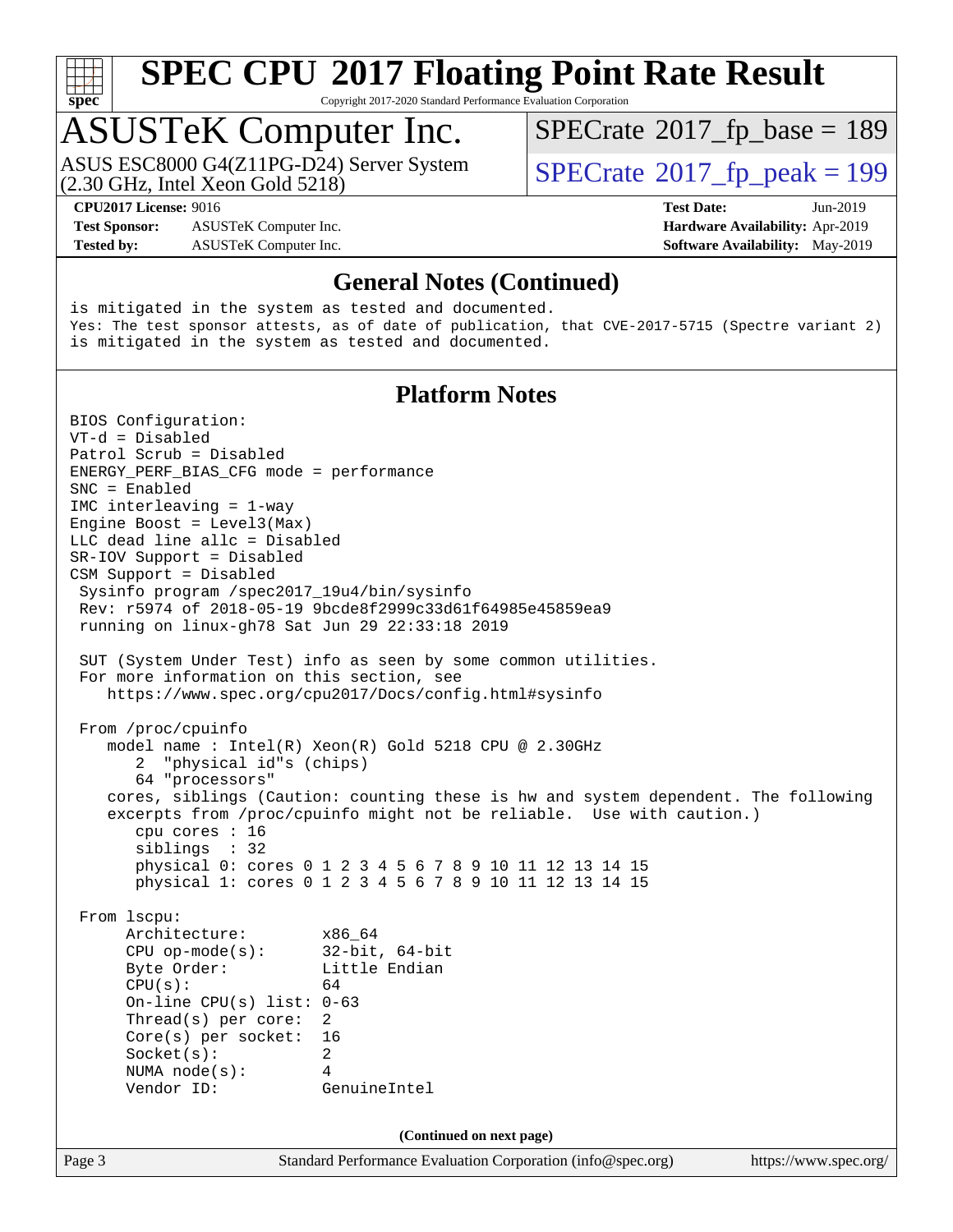

Copyright 2017-2020 Standard Performance Evaluation Corporation

# ASUSTeK Computer Inc.<br>ASUS ESC8000 G4(Z11PG-D24) Server System

(2.30 GHz, Intel Xeon Gold 5218)

 $SPECrate$ <sup>®</sup>[2017\\_fp\\_base =](http://www.spec.org/auto/cpu2017/Docs/result-fields.html#SPECrate2017fpbase) 189

**[Test Sponsor:](http://www.spec.org/auto/cpu2017/Docs/result-fields.html#TestSponsor)** ASUSTeK Computer Inc. **[Hardware Availability:](http://www.spec.org/auto/cpu2017/Docs/result-fields.html#HardwareAvailability)** Apr-2019 **[Tested by:](http://www.spec.org/auto/cpu2017/Docs/result-fields.html#Testedby)** ASUSTeK Computer Inc. **[Software Availability:](http://www.spec.org/auto/cpu2017/Docs/result-fields.html#SoftwareAvailability)** May-2019

 $SPECTate@2017_fp\_peak = 199$ 

**[CPU2017 License:](http://www.spec.org/auto/cpu2017/Docs/result-fields.html#CPU2017License)** 9016 **[Test Date:](http://www.spec.org/auto/cpu2017/Docs/result-fields.html#TestDate)** Jun-2019

#### **[Platform Notes \(Continued\)](http://www.spec.org/auto/cpu2017/Docs/result-fields.html#PlatformNotes)**

| CPU family:                                                                                                                                                               | 6                                                                                                                                                                          |  |  |  |  |  |  |  |
|---------------------------------------------------------------------------------------------------------------------------------------------------------------------------|----------------------------------------------------------------------------------------------------------------------------------------------------------------------------|--|--|--|--|--|--|--|
| Model:                                                                                                                                                                    | 85                                                                                                                                                                         |  |  |  |  |  |  |  |
| Model name:                                                                                                                                                               | $Intel(R) Xeon(R) Gold 5218 CPU @ 2.30GHz$                                                                                                                                 |  |  |  |  |  |  |  |
| Stepping:                                                                                                                                                                 | 6                                                                                                                                                                          |  |  |  |  |  |  |  |
| CPU MHz:                                                                                                                                                                  | 2300.000                                                                                                                                                                   |  |  |  |  |  |  |  |
| CPU max MHz:                                                                                                                                                              | 3900.0000                                                                                                                                                                  |  |  |  |  |  |  |  |
| CPU min MHz:                                                                                                                                                              | 1000.0000                                                                                                                                                                  |  |  |  |  |  |  |  |
| BogoMIPS:                                                                                                                                                                 | 4600.00                                                                                                                                                                    |  |  |  |  |  |  |  |
| Virtualization:                                                                                                                                                           | $VT - x$                                                                                                                                                                   |  |  |  |  |  |  |  |
| L1d cache:                                                                                                                                                                | 32K                                                                                                                                                                        |  |  |  |  |  |  |  |
| Lli cache:                                                                                                                                                                | 32K                                                                                                                                                                        |  |  |  |  |  |  |  |
| $L2$ cache:                                                                                                                                                               | 1024K                                                                                                                                                                      |  |  |  |  |  |  |  |
| L3 cache:                                                                                                                                                                 | 22528K                                                                                                                                                                     |  |  |  |  |  |  |  |
| NUMA $node0$ $CPU(s)$ :                                                                                                                                                   | 0-3,8-11,32-35,40-43                                                                                                                                                       |  |  |  |  |  |  |  |
| NUMA $node1$ $CPU(s):$                                                                                                                                                    | 4-7,12-15,36-39,44-47                                                                                                                                                      |  |  |  |  |  |  |  |
| NUMA $node2$ $CPU(s):$                                                                                                                                                    | $16 - 19, 24 - 27, 48 - 51, 56 - 59$                                                                                                                                       |  |  |  |  |  |  |  |
| NUMA $node3$ $CPU(s):$                                                                                                                                                    | $20 - 23, 28 - 31, 52 - 55, 60 - 63$                                                                                                                                       |  |  |  |  |  |  |  |
| Flags:                                                                                                                                                                    | fpu vme de pse tsc msr pae mce cx8 apic sep mtrr pge mca cmov                                                                                                              |  |  |  |  |  |  |  |
|                                                                                                                                                                           | pat pse36 clflush dts acpi mmx fxsr sse sse2 ss ht tm pbe syscall nx pdpelgb rdtscp<br>Im constant tsc art arch perfmon pebs bts rep good nopl xtopology nonstop tsc cpuid |  |  |  |  |  |  |  |
|                                                                                                                                                                           |                                                                                                                                                                            |  |  |  |  |  |  |  |
|                                                                                                                                                                           | aperfmperf tsc_known_freq pni pclmulqdq dtes64 monitor ds_cpl vmx smx est tm2 ssse3                                                                                        |  |  |  |  |  |  |  |
|                                                                                                                                                                           | sdbg fma cx16 xtpr pdcm pcid dca sse4_1 sse4_2 x2apic movbe popcnt<br>tsc_deadline_timer aes xsave avx f16c rdrand lahf_lm abm 3dnowprefetch cpuid_fault                   |  |  |  |  |  |  |  |
|                                                                                                                                                                           |                                                                                                                                                                            |  |  |  |  |  |  |  |
|                                                                                                                                                                           | epb cat_13 cdp_13 invpcid_single mba tpr_shadow vnmi flexpriority ept vpid fsgsbase                                                                                        |  |  |  |  |  |  |  |
| tsc_adjust bmil hle avx2 smep bmi2 erms invpcid rtm cqm mpx rdt_a avx512f avx512dq<br>rdseed adx smap clflushopt clwb intel_pt avx512cd avx512bw avx512vl xsaveopt xsavec |                                                                                                                                                                            |  |  |  |  |  |  |  |
| xgetbvl xsaves cqm_llc cqm_occup_llc cqm_mbm_total cqm_mbm_local ibpb ibrs stibp                                                                                          |                                                                                                                                                                            |  |  |  |  |  |  |  |
| dtherm ida arat pln pts hwp hwp_act_window hwp_epp hwp_pkg_req pku ospke avx512_vnni                                                                                      |                                                                                                                                                                            |  |  |  |  |  |  |  |
| arch_capabilities ssbd                                                                                                                                                    |                                                                                                                                                                            |  |  |  |  |  |  |  |
|                                                                                                                                                                           |                                                                                                                                                                            |  |  |  |  |  |  |  |
| /proc/cpuinfo cache data                                                                                                                                                  |                                                                                                                                                                            |  |  |  |  |  |  |  |
| cache size : 22528 KB                                                                                                                                                     |                                                                                                                                                                            |  |  |  |  |  |  |  |
|                                                                                                                                                                           |                                                                                                                                                                            |  |  |  |  |  |  |  |
| From numactl --hardware WARNING: a numactl 'node' might or might not correspond to a                                                                                      |                                                                                                                                                                            |  |  |  |  |  |  |  |
| physical chip.                                                                                                                                                            |                                                                                                                                                                            |  |  |  |  |  |  |  |
| $available: 4 nodes (0-3)$                                                                                                                                                |                                                                                                                                                                            |  |  |  |  |  |  |  |
|                                                                                                                                                                           | node 0 cpus: 0 1 2 3 8 9 10 11 32 33 34 35 40 41 42 43                                                                                                                     |  |  |  |  |  |  |  |
| node 0 size: 192062 MB                                                                                                                                                    |                                                                                                                                                                            |  |  |  |  |  |  |  |
| node 0 free: 191261 MB                                                                                                                                                    |                                                                                                                                                                            |  |  |  |  |  |  |  |
|                                                                                                                                                                           | node 1 cpus: 4 5 6 7 12 13 14 15 36 37 38 39 44 45 46 47                                                                                                                   |  |  |  |  |  |  |  |
| node 1 size: 193512 MB                                                                                                                                                    |                                                                                                                                                                            |  |  |  |  |  |  |  |
| node 1 free: 192789 MB                                                                                                                                                    |                                                                                                                                                                            |  |  |  |  |  |  |  |
|                                                                                                                                                                           | node 2 cpus: 16 17 18 19 24 25 26 27 48 49 50 51 56 57 58 59                                                                                                               |  |  |  |  |  |  |  |
| node 2 size: 193483 MB                                                                                                                                                    |                                                                                                                                                                            |  |  |  |  |  |  |  |
| node 2 free: 192802 MB                                                                                                                                                    |                                                                                                                                                                            |  |  |  |  |  |  |  |
|                                                                                                                                                                           | node 3 cpus: 20 21 22 23 28 29 30 31 52 53 54 55 60 61 62 63                                                                                                               |  |  |  |  |  |  |  |
| node 3 size: 193507 MB                                                                                                                                                    |                                                                                                                                                                            |  |  |  |  |  |  |  |
|                                                                                                                                                                           |                                                                                                                                                                            |  |  |  |  |  |  |  |
| (Continued on next page)                                                                                                                                                  |                                                                                                                                                                            |  |  |  |  |  |  |  |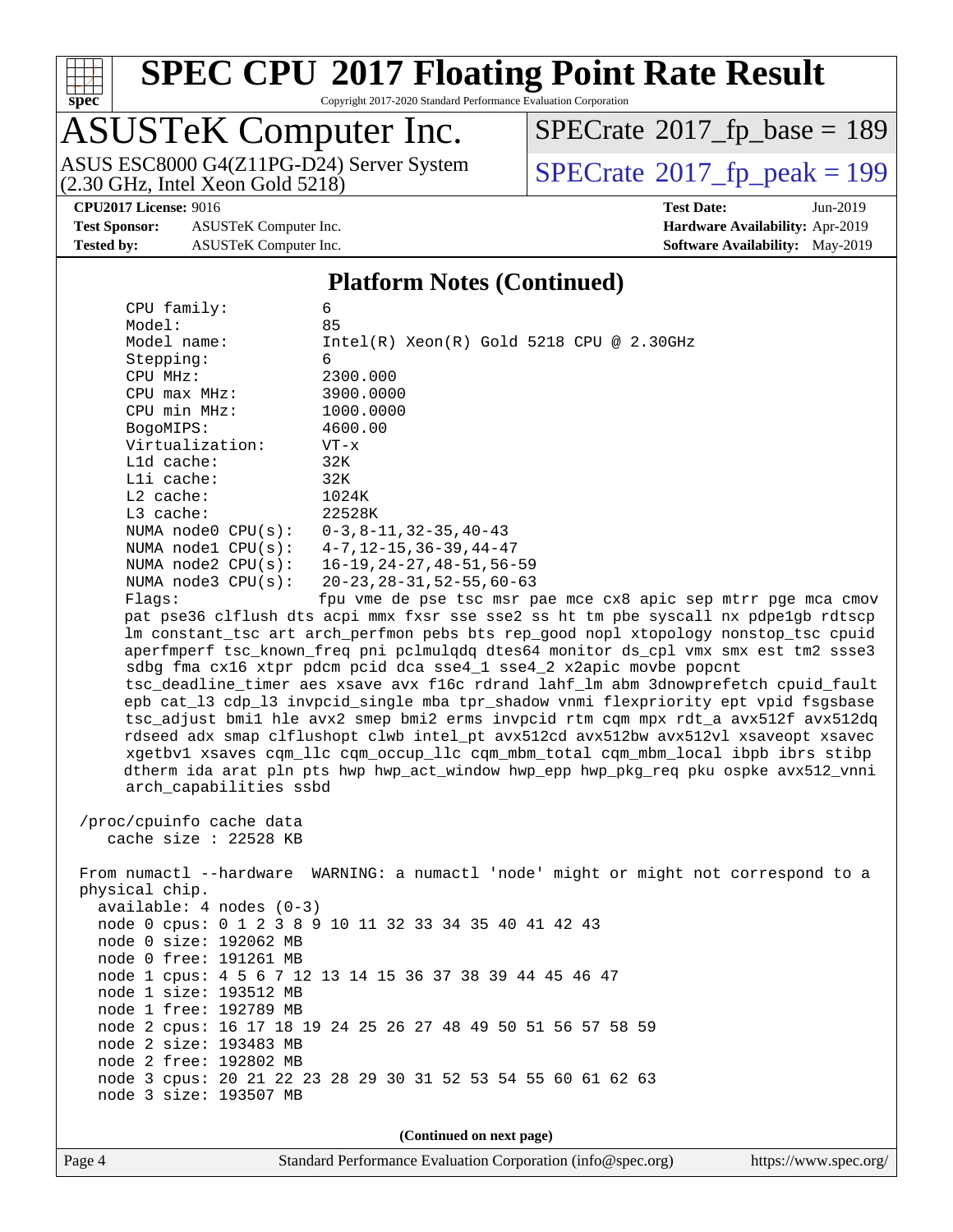

Copyright 2017-2020 Standard Performance Evaluation Corporation

# ASUSTeK Computer Inc.<br>ASUS ESC8000 G4(Z11PG-D24) Server System

(2.30 GHz, Intel Xeon Gold 5218)

 $SPECrate$ <sup>®</sup>[2017\\_fp\\_base =](http://www.spec.org/auto/cpu2017/Docs/result-fields.html#SPECrate2017fpbase) 189

 $SPECTate<sup>®</sup>2017_fp_peak = 199$  $SPECTate<sup>®</sup>2017_fp_peak = 199$  $SPECTate<sup>®</sup>2017_fp_peak = 199$ 

**[Test Sponsor:](http://www.spec.org/auto/cpu2017/Docs/result-fields.html#TestSponsor)** ASUSTeK Computer Inc. **[Hardware Availability:](http://www.spec.org/auto/cpu2017/Docs/result-fields.html#HardwareAvailability)** Apr-2019 **[Tested by:](http://www.spec.org/auto/cpu2017/Docs/result-fields.html#Testedby)** ASUSTeK Computer Inc. **[Software Availability:](http://www.spec.org/auto/cpu2017/Docs/result-fields.html#SoftwareAvailability)** May-2019

**[CPU2017 License:](http://www.spec.org/auto/cpu2017/Docs/result-fields.html#CPU2017License)** 9016 **[Test Date:](http://www.spec.org/auto/cpu2017/Docs/result-fields.html#TestDate)** Jun-2019

#### **[Platform Notes \(Continued\)](http://www.spec.org/auto/cpu2017/Docs/result-fields.html#PlatformNotes)** node 3 free: 192811 MB node distances: node 0 1 2 3 0: 10 11 21 21 1: 11 10 21 21 2: 21 21 10 11 3: 21 21 11 10 From /proc/meminfo MemTotal: 791107372 kB HugePages\_Total: 0 Hugepagesize: 2048 kB From /etc/\*release\* /etc/\*version\* os-release: NAME="SLES" VERSION="15" VERSION\_ID="15" PRETTY\_NAME="SUSE Linux Enterprise Server 15" ID="sles" ID\_LIKE="suse" ANSI\_COLOR="0;32" CPE\_NAME="cpe:/o:suse:sles:15" uname -a: Linux linux-gh78 4.12.14-23-default #1 SMP Tue May 29 21:04:44 UTC 2018 (cd0437b) x86\_64 x86\_64 x86\_64 GNU/Linux Kernel self-reported vulnerability status: CVE-2017-5754 (Meltdown): Not affected CVE-2017-5753 (Spectre variant 1): Mitigation: \_\_user pointer sanitization CVE-2017-5715 (Spectre variant 2): Mitigation: Indirect Branch Restricted Speculation, IBPB, IBRS\_FW run-level 3 Jun 28 14:06 SPEC is set to: /spec2017\_19u4 Filesystem Type Size Used Avail Use% Mounted on /dev/sda4 xfs 929G 15G 914G 2% / Additional information from dmidecode follows. WARNING: Use caution when you interpret this section. The 'dmidecode' program reads system data which is "intended to allow hardware to be accurately determined", but the intent may not be met, as there are frequent changes to hardware, firmware, and the "DMTF SMBIOS" standard. BIOS American Megatrends Inc. 5102 02/11/2019 Memory: **(Continued on next page)**

| Page 5 | Standard Performance Evaluation Corporation (info@spec.org) | https://www.spec.org/ |
|--------|-------------------------------------------------------------|-----------------------|
|        |                                                             |                       |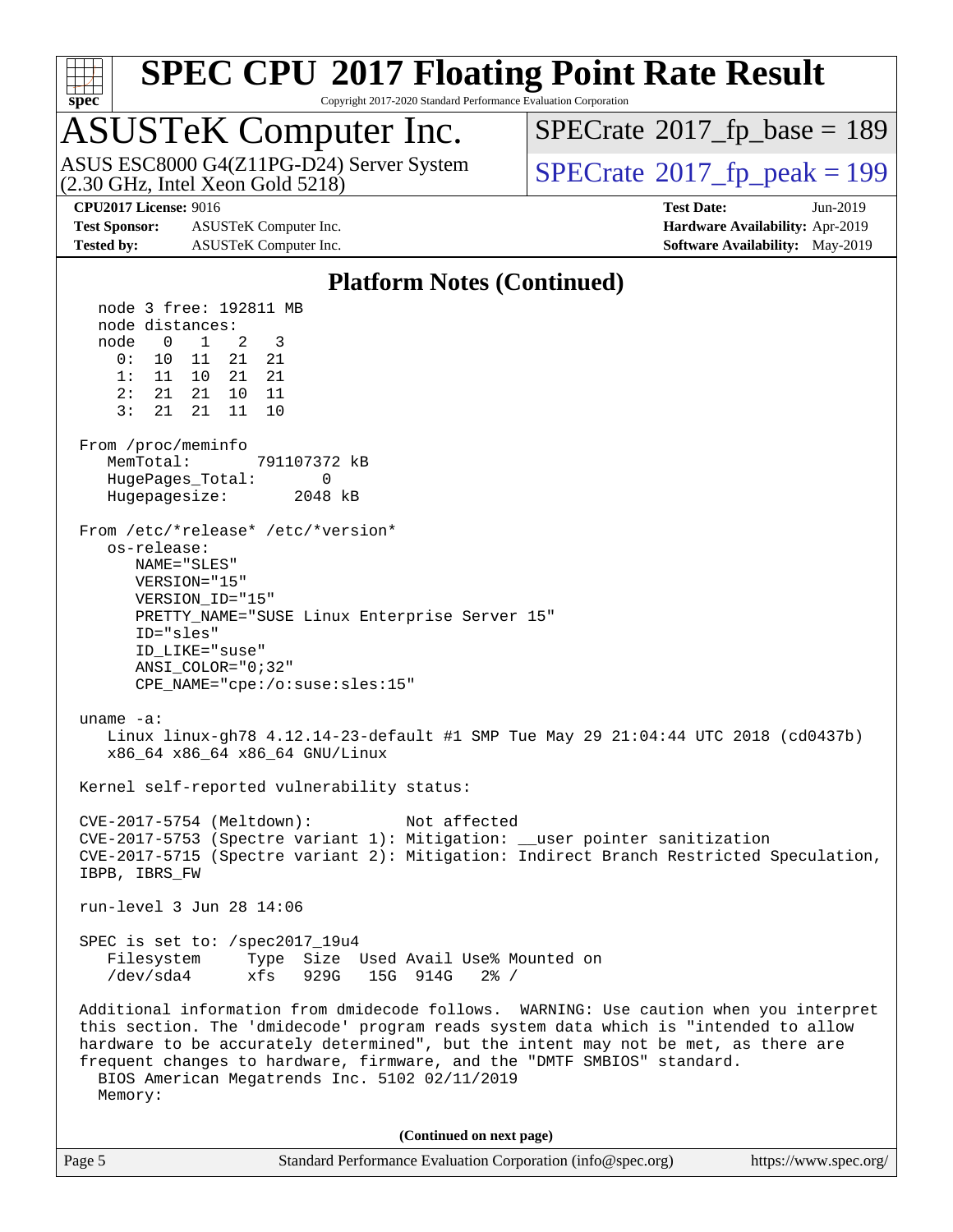

Copyright 2017-2020 Standard Performance Evaluation Corporation

### ASUSTeK Computer Inc.

(2.30 GHz, Intel Xeon Gold 5218) ASUS ESC8000 G4(Z11PG-D24) Server System  $\sqrt{SPECrate^{\circ}2017\_fp\_peak} = 199$  $\sqrt{SPECrate^{\circ}2017\_fp\_peak} = 199$  $\sqrt{SPECrate^{\circ}2017\_fp\_peak} = 199$ 

 $SPECrate$ <sup>®</sup>[2017\\_fp\\_base =](http://www.spec.org/auto/cpu2017/Docs/result-fields.html#SPECrate2017fpbase) 189

**[Test Sponsor:](http://www.spec.org/auto/cpu2017/Docs/result-fields.html#TestSponsor)** ASUSTeK Computer Inc. **[Hardware Availability:](http://www.spec.org/auto/cpu2017/Docs/result-fields.html#HardwareAvailability)** Apr-2019 **[Tested by:](http://www.spec.org/auto/cpu2017/Docs/result-fields.html#Testedby)** ASUSTeK Computer Inc. **[Software Availability:](http://www.spec.org/auto/cpu2017/Docs/result-fields.html#SoftwareAvailability)** May-2019

**[CPU2017 License:](http://www.spec.org/auto/cpu2017/Docs/result-fields.html#CPU2017License)** 9016 **[Test Date:](http://www.spec.org/auto/cpu2017/Docs/result-fields.html#TestDate)** Jun-2019

#### **[Platform Notes \(Continued\)](http://www.spec.org/auto/cpu2017/Docs/result-fields.html#PlatformNotes)**

24x Samsung M393A4K40CB2-CVF 32 GB 2 rank 2933, configured at 2666

(End of data from sysinfo program)

#### **[Compiler Version Notes](http://www.spec.org/auto/cpu2017/Docs/result-fields.html#CompilerVersionNotes)**

| C                                                                                                                                                                                                                                                                                                                                                                                                                                                                                                                                                                                                           | 519.1bm_r(base, peak) 538.imagick_r(base, peak)<br>544.nab_r(base, peak) |  |  |  |  |  |  |
|-------------------------------------------------------------------------------------------------------------------------------------------------------------------------------------------------------------------------------------------------------------------------------------------------------------------------------------------------------------------------------------------------------------------------------------------------------------------------------------------------------------------------------------------------------------------------------------------------------------|--------------------------------------------------------------------------|--|--|--|--|--|--|
| Intel(R) C Intel(R) 64 Compiler for applications running on Intel(R) 64,<br>Version 19.0.4.227 Build 20190416                                                                                                                                                                                                                                                                                                                                                                                                                                                                                               |                                                                          |  |  |  |  |  |  |
| Copyright (C) 1985-2019 Intel Corporation. All rights reserved.<br>______________________________________                                                                                                                                                                                                                                                                                                                                                                                                                                                                                                   |                                                                          |  |  |  |  |  |  |
|                                                                                                                                                                                                                                                                                                                                                                                                                                                                                                                                                                                                             |                                                                          |  |  |  |  |  |  |
| $C++$                                                                                                                                                                                                                                                                                                                                                                                                                                                                                                                                                                                                       | 508.namd_r(base, peak) 510.parest_r(base, peak)                          |  |  |  |  |  |  |
| Intel(R) $C++$ Intel(R) 64 Compiler for applications running on Intel(R) 64,<br>Version 19.0.4.227 Build 20190416<br>Copyright (C) 1985-2019 Intel Corporation. All rights reserved.                                                                                                                                                                                                                                                                                                                                                                                                                        |                                                                          |  |  |  |  |  |  |
|                                                                                                                                                                                                                                                                                                                                                                                                                                                                                                                                                                                                             |                                                                          |  |  |  |  |  |  |
|                                                                                                                                                                                                                                                                                                                                                                                                                                                                                                                                                                                                             | C++, C 		   511.povray_r(base, peak) 526.blender_r(base, peak)           |  |  |  |  |  |  |
| Intel(R) $C++$ Intel(R) 64 Compiler for applications running on Intel(R) 64,<br>Version 19.0.4.227 Build 20190416<br>Copyright (C) 1985-2019 Intel Corporation. All rights reserved.<br>Intel(R) C Intel(R) 64 Compiler for applications running on Intel(R) 64,<br>Version 19.0.4.227 Build 20190416<br>Copyright (C) 1985-2019 Intel Corporation. All rights reserved.                                                                                                                                                                                                                                    |                                                                          |  |  |  |  |  |  |
| C++, C, Fortran   507.cactuBSSN_r(base, peak)                                                                                                                                                                                                                                                                                                                                                                                                                                                                                                                                                               |                                                                          |  |  |  |  |  |  |
| -----------------------------------<br>Intel(R) $C++$ Intel(R) 64 Compiler for applications running on Intel(R) 64,<br>Version 19.0.4.227 Build 20190416<br>Copyright (C) 1985-2019 Intel Corporation. All rights reserved.<br>Intel(R) C Intel(R) 64 Compiler for applications running on Intel(R) 64,<br>Version 19.0.4.227 Build 20190416<br>Copyright (C) 1985-2019 Intel Corporation. All rights reserved.<br>$Intel(R)$ Fortran Intel(R) 64 Compiler for applications running on Intel(R)<br>64, Version 19.0.4.227 Build 20190416<br>Copyright (C) 1985-2019 Intel Corporation. All rights reserved. |                                                                          |  |  |  |  |  |  |
| (Continued on next page)                                                                                                                                                                                                                                                                                                                                                                                                                                                                                                                                                                                    |                                                                          |  |  |  |  |  |  |
|                                                                                                                                                                                                                                                                                                                                                                                                                                                                                                                                                                                                             |                                                                          |  |  |  |  |  |  |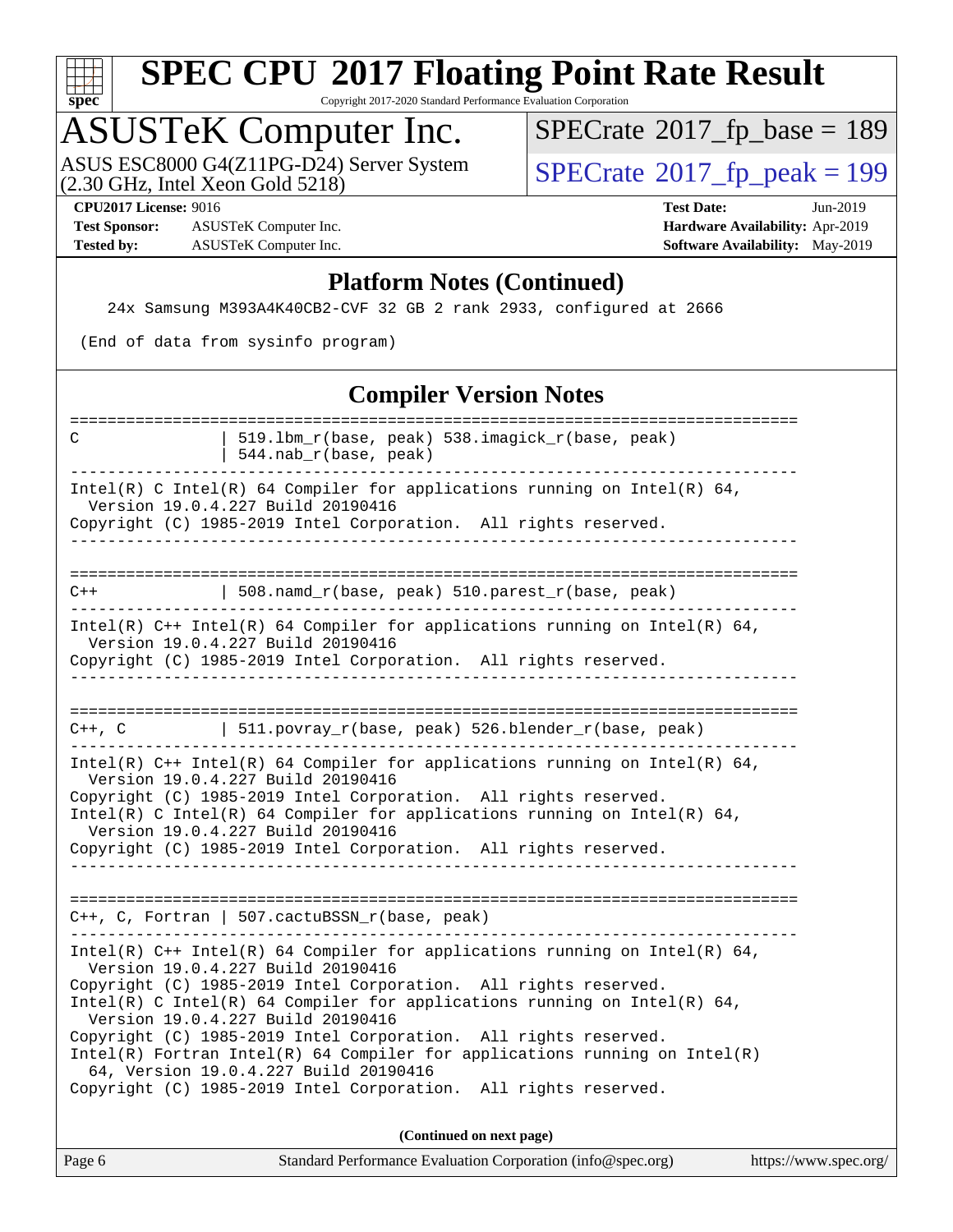| s,<br>æ<br>0<br>Ľ<br>÷ |  |  |  |  |  |  |
|------------------------|--|--|--|--|--|--|

Copyright 2017-2020 Standard Performance Evaluation Corporation

### ASUSTeK Computer Inc.

(2.30 GHz, Intel Xeon Gold 5218) ASUS ESC8000 G4(Z11PG-D24) Server System  $SPECrate@2017_fp\_peak = 199$  $SPECrate@2017_fp\_peak = 199$ 

 $SPECTate$ <sup>®</sup>[2017\\_fp\\_base =](http://www.spec.org/auto/cpu2017/Docs/result-fields.html#SPECrate2017fpbase) 189

**[Test Sponsor:](http://www.spec.org/auto/cpu2017/Docs/result-fields.html#TestSponsor)** ASUSTeK Computer Inc. **[Hardware Availability:](http://www.spec.org/auto/cpu2017/Docs/result-fields.html#HardwareAvailability)** Apr-2019 **[Tested by:](http://www.spec.org/auto/cpu2017/Docs/result-fields.html#Testedby)** ASUSTeK Computer Inc. **[Software Availability:](http://www.spec.org/auto/cpu2017/Docs/result-fields.html#SoftwareAvailability)** May-2019

**[CPU2017 License:](http://www.spec.org/auto/cpu2017/Docs/result-fields.html#CPU2017License)** 9016 **[Test Date:](http://www.spec.org/auto/cpu2017/Docs/result-fields.html#TestDate)** Jun-2019

#### **[Compiler Version Notes \(Continued\)](http://www.spec.org/auto/cpu2017/Docs/result-fields.html#CompilerVersionNotes)**

============================================================================== Fortran | 503.bwaves\_r(base, peak) 549.fotonik3d\_r(base, peak) | 554.roms\_r(base, peak) ------------------------------------------------------------------------------ Intel(R) Fortran Intel(R)  $64$  Compiler for applications running on Intel(R) 64, Version 19.0.4.227 Build 20190416 Copyright (C) 1985-2019 Intel Corporation. All rights reserved. ------------------------------------------------------------------------------ ============================================================================== Fortran, C | 521.wrf\_r(base, peak) 527.cam4\_r(base, peak) ------------------------------------------------------------------------------ Intel(R) Fortran Intel(R) 64 Compiler for applications running on Intel(R) 64, Version 19.0.4.227 Build 20190416 Copyright (C) 1985-2019 Intel Corporation. All rights reserved. Intel(R) C Intel(R) 64 Compiler for applications running on Intel(R) 64, Version 19.0.4.227 Build 20190416 Copyright (C) 1985-2019 Intel Corporation. All rights reserved. ------------------------------------------------------------------------------

------------------------------------------------------------------------------

#### **[Base Compiler Invocation](http://www.spec.org/auto/cpu2017/Docs/result-fields.html#BaseCompilerInvocation)**

[C benchmarks](http://www.spec.org/auto/cpu2017/Docs/result-fields.html#Cbenchmarks): [icc -m64 -std=c11](http://www.spec.org/cpu2017/results/res2019q3/cpu2017-20190722-16298.flags.html#user_CCbase_intel_icc_64bit_c11_33ee0cdaae7deeeab2a9725423ba97205ce30f63b9926c2519791662299b76a0318f32ddfffdc46587804de3178b4f9328c46fa7c2b0cd779d7a61945c91cd35)

[C++ benchmarks:](http://www.spec.org/auto/cpu2017/Docs/result-fields.html#CXXbenchmarks) [icpc -m64](http://www.spec.org/cpu2017/results/res2019q3/cpu2017-20190722-16298.flags.html#user_CXXbase_intel_icpc_64bit_4ecb2543ae3f1412ef961e0650ca070fec7b7afdcd6ed48761b84423119d1bf6bdf5cad15b44d48e7256388bc77273b966e5eb805aefd121eb22e9299b2ec9d9)

[Fortran benchmarks](http://www.spec.org/auto/cpu2017/Docs/result-fields.html#Fortranbenchmarks):  $i$ fort  $-m64$ 

[Benchmarks using both Fortran and C](http://www.spec.org/auto/cpu2017/Docs/result-fields.html#BenchmarksusingbothFortranandC): [ifort -m64](http://www.spec.org/cpu2017/results/res2019q3/cpu2017-20190722-16298.flags.html#user_CC_FCbase_intel_ifort_64bit_24f2bb282fbaeffd6157abe4f878425411749daecae9a33200eee2bee2fe76f3b89351d69a8130dd5949958ce389cf37ff59a95e7a40d588e8d3a57e0c3fd751) [icc -m64 -std=c11](http://www.spec.org/cpu2017/results/res2019q3/cpu2017-20190722-16298.flags.html#user_CC_FCbase_intel_icc_64bit_c11_33ee0cdaae7deeeab2a9725423ba97205ce30f63b9926c2519791662299b76a0318f32ddfffdc46587804de3178b4f9328c46fa7c2b0cd779d7a61945c91cd35)

[Benchmarks using both C and C++](http://www.spec.org/auto/cpu2017/Docs/result-fields.html#BenchmarksusingbothCandCXX): [icpc -m64](http://www.spec.org/cpu2017/results/res2019q3/cpu2017-20190722-16298.flags.html#user_CC_CXXbase_intel_icpc_64bit_4ecb2543ae3f1412ef961e0650ca070fec7b7afdcd6ed48761b84423119d1bf6bdf5cad15b44d48e7256388bc77273b966e5eb805aefd121eb22e9299b2ec9d9) [icc -m64 -std=c11](http://www.spec.org/cpu2017/results/res2019q3/cpu2017-20190722-16298.flags.html#user_CC_CXXbase_intel_icc_64bit_c11_33ee0cdaae7deeeab2a9725423ba97205ce30f63b9926c2519791662299b76a0318f32ddfffdc46587804de3178b4f9328c46fa7c2b0cd779d7a61945c91cd35)

[Benchmarks using Fortran, C, and C++:](http://www.spec.org/auto/cpu2017/Docs/result-fields.html#BenchmarksusingFortranCandCXX) [icpc -m64](http://www.spec.org/cpu2017/results/res2019q3/cpu2017-20190722-16298.flags.html#user_CC_CXX_FCbase_intel_icpc_64bit_4ecb2543ae3f1412ef961e0650ca070fec7b7afdcd6ed48761b84423119d1bf6bdf5cad15b44d48e7256388bc77273b966e5eb805aefd121eb22e9299b2ec9d9) [icc -m64 -std=c11](http://www.spec.org/cpu2017/results/res2019q3/cpu2017-20190722-16298.flags.html#user_CC_CXX_FCbase_intel_icc_64bit_c11_33ee0cdaae7deeeab2a9725423ba97205ce30f63b9926c2519791662299b76a0318f32ddfffdc46587804de3178b4f9328c46fa7c2b0cd779d7a61945c91cd35) [ifort -m64](http://www.spec.org/cpu2017/results/res2019q3/cpu2017-20190722-16298.flags.html#user_CC_CXX_FCbase_intel_ifort_64bit_24f2bb282fbaeffd6157abe4f878425411749daecae9a33200eee2bee2fe76f3b89351d69a8130dd5949958ce389cf37ff59a95e7a40d588e8d3a57e0c3fd751)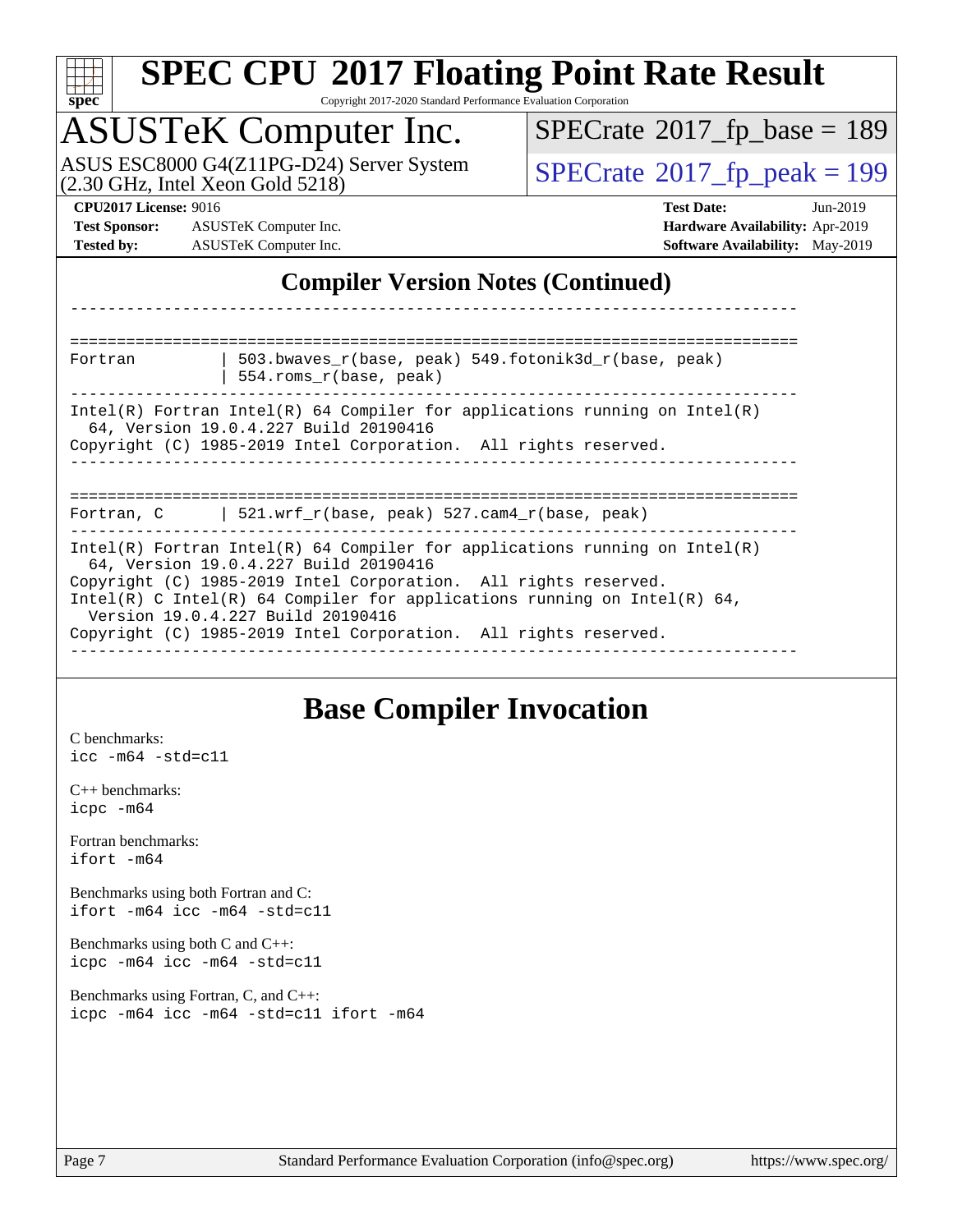

Copyright 2017-2020 Standard Performance Evaluation Corporation

### ASUSTeK Computer Inc.

(2.30 GHz, Intel Xeon Gold 5218) ASUS ESC8000 G4(Z11PG-D24) Server System  $SPECrate@2017_fp\_peak = 199$  $SPECrate@2017_fp\_peak = 199$ 

 $SPECTate$ <sup>®</sup>[2017\\_fp\\_base =](http://www.spec.org/auto/cpu2017/Docs/result-fields.html#SPECrate2017fpbase) 189

**[CPU2017 License:](http://www.spec.org/auto/cpu2017/Docs/result-fields.html#CPU2017License)** 9016 **[Test Date:](http://www.spec.org/auto/cpu2017/Docs/result-fields.html#TestDate)** Jun-2019

**[Test Sponsor:](http://www.spec.org/auto/cpu2017/Docs/result-fields.html#TestSponsor)** ASUSTeK Computer Inc. **[Hardware Availability:](http://www.spec.org/auto/cpu2017/Docs/result-fields.html#HardwareAvailability)** Apr-2019

**[Tested by:](http://www.spec.org/auto/cpu2017/Docs/result-fields.html#Testedby)** ASUSTeK Computer Inc. **[Software Availability:](http://www.spec.org/auto/cpu2017/Docs/result-fields.html#SoftwareAvailability)** May-2019

#### **[Base Portability Flags](http://www.spec.org/auto/cpu2017/Docs/result-fields.html#BasePortabilityFlags)**

 503.bwaves\_r: [-DSPEC\\_LP64](http://www.spec.org/cpu2017/results/res2019q3/cpu2017-20190722-16298.flags.html#suite_basePORTABILITY503_bwaves_r_DSPEC_LP64) 507.cactuBSSN\_r: [-DSPEC\\_LP64](http://www.spec.org/cpu2017/results/res2019q3/cpu2017-20190722-16298.flags.html#suite_basePORTABILITY507_cactuBSSN_r_DSPEC_LP64) 508.namd\_r: [-DSPEC\\_LP64](http://www.spec.org/cpu2017/results/res2019q3/cpu2017-20190722-16298.flags.html#suite_basePORTABILITY508_namd_r_DSPEC_LP64) 510.parest\_r: [-DSPEC\\_LP64](http://www.spec.org/cpu2017/results/res2019q3/cpu2017-20190722-16298.flags.html#suite_basePORTABILITY510_parest_r_DSPEC_LP64) 511.povray\_r: [-DSPEC\\_LP64](http://www.spec.org/cpu2017/results/res2019q3/cpu2017-20190722-16298.flags.html#suite_basePORTABILITY511_povray_r_DSPEC_LP64) 519.lbm\_r: [-DSPEC\\_LP64](http://www.spec.org/cpu2017/results/res2019q3/cpu2017-20190722-16298.flags.html#suite_basePORTABILITY519_lbm_r_DSPEC_LP64) 521.wrf\_r: [-DSPEC\\_LP64](http://www.spec.org/cpu2017/results/res2019q3/cpu2017-20190722-16298.flags.html#suite_basePORTABILITY521_wrf_r_DSPEC_LP64) [-DSPEC\\_CASE\\_FLAG](http://www.spec.org/cpu2017/results/res2019q3/cpu2017-20190722-16298.flags.html#b521.wrf_r_baseCPORTABILITY_DSPEC_CASE_FLAG) [-convert big\\_endian](http://www.spec.org/cpu2017/results/res2019q3/cpu2017-20190722-16298.flags.html#user_baseFPORTABILITY521_wrf_r_convert_big_endian_c3194028bc08c63ac5d04de18c48ce6d347e4e562e8892b8bdbdc0214820426deb8554edfa529a3fb25a586e65a3d812c835984020483e7e73212c4d31a38223) 526.blender\_r: [-DSPEC\\_LP64](http://www.spec.org/cpu2017/results/res2019q3/cpu2017-20190722-16298.flags.html#suite_basePORTABILITY526_blender_r_DSPEC_LP64) [-DSPEC\\_LINUX](http://www.spec.org/cpu2017/results/res2019q3/cpu2017-20190722-16298.flags.html#b526.blender_r_baseCPORTABILITY_DSPEC_LINUX) [-funsigned-char](http://www.spec.org/cpu2017/results/res2019q3/cpu2017-20190722-16298.flags.html#user_baseCPORTABILITY526_blender_r_force_uchar_40c60f00ab013830e2dd6774aeded3ff59883ba5a1fc5fc14077f794d777847726e2a5858cbc7672e36e1b067e7e5c1d9a74f7176df07886a243d7cc18edfe67) 527.cam4\_r: [-DSPEC\\_LP64](http://www.spec.org/cpu2017/results/res2019q3/cpu2017-20190722-16298.flags.html#suite_basePORTABILITY527_cam4_r_DSPEC_LP64) [-DSPEC\\_CASE\\_FLAG](http://www.spec.org/cpu2017/results/res2019q3/cpu2017-20190722-16298.flags.html#b527.cam4_r_baseCPORTABILITY_DSPEC_CASE_FLAG) 538.imagick\_r: [-DSPEC\\_LP64](http://www.spec.org/cpu2017/results/res2019q3/cpu2017-20190722-16298.flags.html#suite_basePORTABILITY538_imagick_r_DSPEC_LP64) 544.nab\_r: [-DSPEC\\_LP64](http://www.spec.org/cpu2017/results/res2019q3/cpu2017-20190722-16298.flags.html#suite_basePORTABILITY544_nab_r_DSPEC_LP64) 549.fotonik3d\_r: [-DSPEC\\_LP64](http://www.spec.org/cpu2017/results/res2019q3/cpu2017-20190722-16298.flags.html#suite_basePORTABILITY549_fotonik3d_r_DSPEC_LP64) 554.roms\_r: [-DSPEC\\_LP64](http://www.spec.org/cpu2017/results/res2019q3/cpu2017-20190722-16298.flags.html#suite_basePORTABILITY554_roms_r_DSPEC_LP64)

#### **[Base Optimization Flags](http://www.spec.org/auto/cpu2017/Docs/result-fields.html#BaseOptimizationFlags)**

[C benchmarks](http://www.spec.org/auto/cpu2017/Docs/result-fields.html#Cbenchmarks):

[-xCORE-AVX2](http://www.spec.org/cpu2017/results/res2019q3/cpu2017-20190722-16298.flags.html#user_CCbase_f-xCORE-AVX2) [-ipo](http://www.spec.org/cpu2017/results/res2019q3/cpu2017-20190722-16298.flags.html#user_CCbase_f-ipo) [-O3](http://www.spec.org/cpu2017/results/res2019q3/cpu2017-20190722-16298.flags.html#user_CCbase_f-O3) [-no-prec-div](http://www.spec.org/cpu2017/results/res2019q3/cpu2017-20190722-16298.flags.html#user_CCbase_f-no-prec-div) [-qopt-prefetch](http://www.spec.org/cpu2017/results/res2019q3/cpu2017-20190722-16298.flags.html#user_CCbase_f-qopt-prefetch) [-ffinite-math-only](http://www.spec.org/cpu2017/results/res2019q3/cpu2017-20190722-16298.flags.html#user_CCbase_f_finite_math_only_cb91587bd2077682c4b38af759c288ed7c732db004271a9512da14a4f8007909a5f1427ecbf1a0fb78ff2a814402c6114ac565ca162485bbcae155b5e4258871) [-qopt-mem-layout-trans=4](http://www.spec.org/cpu2017/results/res2019q3/cpu2017-20190722-16298.flags.html#user_CCbase_f-qopt-mem-layout-trans_fa39e755916c150a61361b7846f310bcdf6f04e385ef281cadf3647acec3f0ae266d1a1d22d972a7087a248fd4e6ca390a3634700869573d231a252c784941a8) [C++ benchmarks:](http://www.spec.org/auto/cpu2017/Docs/result-fields.html#CXXbenchmarks) [-xCORE-AVX2](http://www.spec.org/cpu2017/results/res2019q3/cpu2017-20190722-16298.flags.html#user_CXXbase_f-xCORE-AVX2) [-ipo](http://www.spec.org/cpu2017/results/res2019q3/cpu2017-20190722-16298.flags.html#user_CXXbase_f-ipo) [-O3](http://www.spec.org/cpu2017/results/res2019q3/cpu2017-20190722-16298.flags.html#user_CXXbase_f-O3) [-no-prec-div](http://www.spec.org/cpu2017/results/res2019q3/cpu2017-20190722-16298.flags.html#user_CXXbase_f-no-prec-div) [-qopt-prefetch](http://www.spec.org/cpu2017/results/res2019q3/cpu2017-20190722-16298.flags.html#user_CXXbase_f-qopt-prefetch) [-ffinite-math-only](http://www.spec.org/cpu2017/results/res2019q3/cpu2017-20190722-16298.flags.html#user_CXXbase_f_finite_math_only_cb91587bd2077682c4b38af759c288ed7c732db004271a9512da14a4f8007909a5f1427ecbf1a0fb78ff2a814402c6114ac565ca162485bbcae155b5e4258871) [-qopt-mem-layout-trans=4](http://www.spec.org/cpu2017/results/res2019q3/cpu2017-20190722-16298.flags.html#user_CXXbase_f-qopt-mem-layout-trans_fa39e755916c150a61361b7846f310bcdf6f04e385ef281cadf3647acec3f0ae266d1a1d22d972a7087a248fd4e6ca390a3634700869573d231a252c784941a8) [Fortran benchmarks](http://www.spec.org/auto/cpu2017/Docs/result-fields.html#Fortranbenchmarks): [-xCORE-AVX2](http://www.spec.org/cpu2017/results/res2019q3/cpu2017-20190722-16298.flags.html#user_FCbase_f-xCORE-AVX2) [-ipo](http://www.spec.org/cpu2017/results/res2019q3/cpu2017-20190722-16298.flags.html#user_FCbase_f-ipo) [-O3](http://www.spec.org/cpu2017/results/res2019q3/cpu2017-20190722-16298.flags.html#user_FCbase_f-O3) [-no-prec-div](http://www.spec.org/cpu2017/results/res2019q3/cpu2017-20190722-16298.flags.html#user_FCbase_f-no-prec-div) [-qopt-prefetch](http://www.spec.org/cpu2017/results/res2019q3/cpu2017-20190722-16298.flags.html#user_FCbase_f-qopt-prefetch) [-ffinite-math-only](http://www.spec.org/cpu2017/results/res2019q3/cpu2017-20190722-16298.flags.html#user_FCbase_f_finite_math_only_cb91587bd2077682c4b38af759c288ed7c732db004271a9512da14a4f8007909a5f1427ecbf1a0fb78ff2a814402c6114ac565ca162485bbcae155b5e4258871) [-qopt-mem-layout-trans=4](http://www.spec.org/cpu2017/results/res2019q3/cpu2017-20190722-16298.flags.html#user_FCbase_f-qopt-mem-layout-trans_fa39e755916c150a61361b7846f310bcdf6f04e385ef281cadf3647acec3f0ae266d1a1d22d972a7087a248fd4e6ca390a3634700869573d231a252c784941a8) [-auto](http://www.spec.org/cpu2017/results/res2019q3/cpu2017-20190722-16298.flags.html#user_FCbase_f-auto) [-nostandard-realloc-lhs](http://www.spec.org/cpu2017/results/res2019q3/cpu2017-20190722-16298.flags.html#user_FCbase_f_2003_std_realloc_82b4557e90729c0f113870c07e44d33d6f5a304b4f63d4c15d2d0f1fab99f5daaed73bdb9275d9ae411527f28b936061aa8b9c8f2d63842963b95c9dd6426b8a) [-align array32byte](http://www.spec.org/cpu2017/results/res2019q3/cpu2017-20190722-16298.flags.html#user_FCbase_align_array32byte_b982fe038af199962ba9a80c053b8342c548c85b40b8e86eb3cc33dee0d7986a4af373ac2d51c3f7cf710a18d62fdce2948f201cd044323541f22fc0fffc51b6) [Benchmarks using both Fortran and C](http://www.spec.org/auto/cpu2017/Docs/result-fields.html#BenchmarksusingbothFortranandC): [-xCORE-AVX2](http://www.spec.org/cpu2017/results/res2019q3/cpu2017-20190722-16298.flags.html#user_CC_FCbase_f-xCORE-AVX2) [-ipo](http://www.spec.org/cpu2017/results/res2019q3/cpu2017-20190722-16298.flags.html#user_CC_FCbase_f-ipo) [-O3](http://www.spec.org/cpu2017/results/res2019q3/cpu2017-20190722-16298.flags.html#user_CC_FCbase_f-O3) [-no-prec-div](http://www.spec.org/cpu2017/results/res2019q3/cpu2017-20190722-16298.flags.html#user_CC_FCbase_f-no-prec-div) [-qopt-prefetch](http://www.spec.org/cpu2017/results/res2019q3/cpu2017-20190722-16298.flags.html#user_CC_FCbase_f-qopt-prefetch) [-ffinite-math-only](http://www.spec.org/cpu2017/results/res2019q3/cpu2017-20190722-16298.flags.html#user_CC_FCbase_f_finite_math_only_cb91587bd2077682c4b38af759c288ed7c732db004271a9512da14a4f8007909a5f1427ecbf1a0fb78ff2a814402c6114ac565ca162485bbcae155b5e4258871) [-qopt-mem-layout-trans=4](http://www.spec.org/cpu2017/results/res2019q3/cpu2017-20190722-16298.flags.html#user_CC_FCbase_f-qopt-mem-layout-trans_fa39e755916c150a61361b7846f310bcdf6f04e385ef281cadf3647acec3f0ae266d1a1d22d972a7087a248fd4e6ca390a3634700869573d231a252c784941a8) [-auto](http://www.spec.org/cpu2017/results/res2019q3/cpu2017-20190722-16298.flags.html#user_CC_FCbase_f-auto) [-nostandard-realloc-lhs](http://www.spec.org/cpu2017/results/res2019q3/cpu2017-20190722-16298.flags.html#user_CC_FCbase_f_2003_std_realloc_82b4557e90729c0f113870c07e44d33d6f5a304b4f63d4c15d2d0f1fab99f5daaed73bdb9275d9ae411527f28b936061aa8b9c8f2d63842963b95c9dd6426b8a) [-align array32byte](http://www.spec.org/cpu2017/results/res2019q3/cpu2017-20190722-16298.flags.html#user_CC_FCbase_align_array32byte_b982fe038af199962ba9a80c053b8342c548c85b40b8e86eb3cc33dee0d7986a4af373ac2d51c3f7cf710a18d62fdce2948f201cd044323541f22fc0fffc51b6) [Benchmarks using both C and C++](http://www.spec.org/auto/cpu2017/Docs/result-fields.html#BenchmarksusingbothCandCXX): [-xCORE-AVX2](http://www.spec.org/cpu2017/results/res2019q3/cpu2017-20190722-16298.flags.html#user_CC_CXXbase_f-xCORE-AVX2) [-ipo](http://www.spec.org/cpu2017/results/res2019q3/cpu2017-20190722-16298.flags.html#user_CC_CXXbase_f-ipo) [-O3](http://www.spec.org/cpu2017/results/res2019q3/cpu2017-20190722-16298.flags.html#user_CC_CXXbase_f-O3) [-no-prec-div](http://www.spec.org/cpu2017/results/res2019q3/cpu2017-20190722-16298.flags.html#user_CC_CXXbase_f-no-prec-div) [-qopt-prefetch](http://www.spec.org/cpu2017/results/res2019q3/cpu2017-20190722-16298.flags.html#user_CC_CXXbase_f-qopt-prefetch) [-ffinite-math-only](http://www.spec.org/cpu2017/results/res2019q3/cpu2017-20190722-16298.flags.html#user_CC_CXXbase_f_finite_math_only_cb91587bd2077682c4b38af759c288ed7c732db004271a9512da14a4f8007909a5f1427ecbf1a0fb78ff2a814402c6114ac565ca162485bbcae155b5e4258871) [-qopt-mem-layout-trans=4](http://www.spec.org/cpu2017/results/res2019q3/cpu2017-20190722-16298.flags.html#user_CC_CXXbase_f-qopt-mem-layout-trans_fa39e755916c150a61361b7846f310bcdf6f04e385ef281cadf3647acec3f0ae266d1a1d22d972a7087a248fd4e6ca390a3634700869573d231a252c784941a8) [Benchmarks using Fortran, C, and C++:](http://www.spec.org/auto/cpu2017/Docs/result-fields.html#BenchmarksusingFortranCandCXX) [-xCORE-AVX2](http://www.spec.org/cpu2017/results/res2019q3/cpu2017-20190722-16298.flags.html#user_CC_CXX_FCbase_f-xCORE-AVX2) [-ipo](http://www.spec.org/cpu2017/results/res2019q3/cpu2017-20190722-16298.flags.html#user_CC_CXX_FCbase_f-ipo) [-O3](http://www.spec.org/cpu2017/results/res2019q3/cpu2017-20190722-16298.flags.html#user_CC_CXX_FCbase_f-O3) [-no-prec-div](http://www.spec.org/cpu2017/results/res2019q3/cpu2017-20190722-16298.flags.html#user_CC_CXX_FCbase_f-no-prec-div) [-qopt-prefetch](http://www.spec.org/cpu2017/results/res2019q3/cpu2017-20190722-16298.flags.html#user_CC_CXX_FCbase_f-qopt-prefetch) [-ffinite-math-only](http://www.spec.org/cpu2017/results/res2019q3/cpu2017-20190722-16298.flags.html#user_CC_CXX_FCbase_f_finite_math_only_cb91587bd2077682c4b38af759c288ed7c732db004271a9512da14a4f8007909a5f1427ecbf1a0fb78ff2a814402c6114ac565ca162485bbcae155b5e4258871) [-qopt-mem-layout-trans=4](http://www.spec.org/cpu2017/results/res2019q3/cpu2017-20190722-16298.flags.html#user_CC_CXX_FCbase_f-qopt-mem-layout-trans_fa39e755916c150a61361b7846f310bcdf6f04e385ef281cadf3647acec3f0ae266d1a1d22d972a7087a248fd4e6ca390a3634700869573d231a252c784941a8) [-auto](http://www.spec.org/cpu2017/results/res2019q3/cpu2017-20190722-16298.flags.html#user_CC_CXX_FCbase_f-auto) [-nostandard-realloc-lhs](http://www.spec.org/cpu2017/results/res2019q3/cpu2017-20190722-16298.flags.html#user_CC_CXX_FCbase_f_2003_std_realloc_82b4557e90729c0f113870c07e44d33d6f5a304b4f63d4c15d2d0f1fab99f5daaed73bdb9275d9ae411527f28b936061aa8b9c8f2d63842963b95c9dd6426b8a) [-align array32byte](http://www.spec.org/cpu2017/results/res2019q3/cpu2017-20190722-16298.flags.html#user_CC_CXX_FCbase_align_array32byte_b982fe038af199962ba9a80c053b8342c548c85b40b8e86eb3cc33dee0d7986a4af373ac2d51c3f7cf710a18d62fdce2948f201cd044323541f22fc0fffc51b6)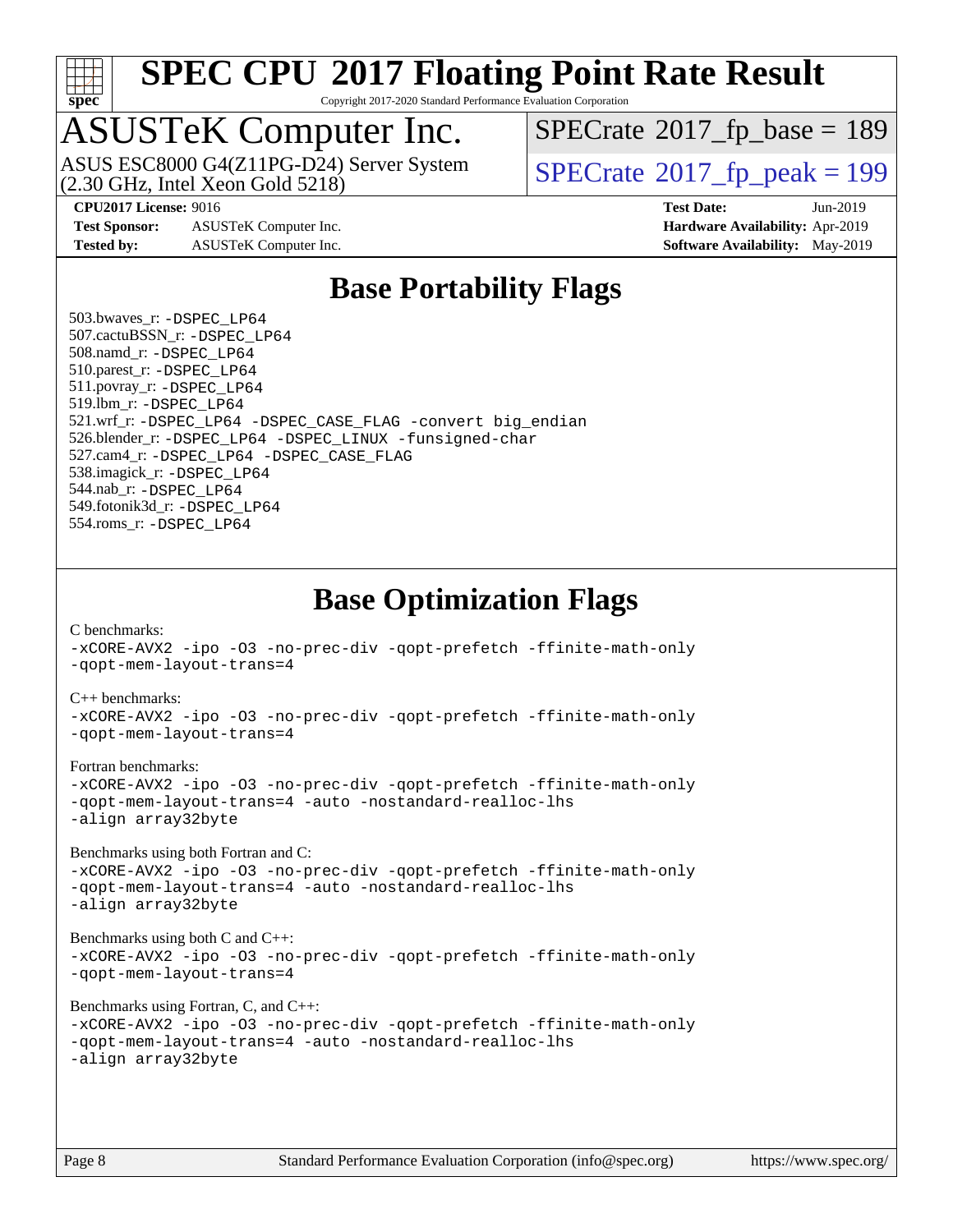

Copyright 2017-2020 Standard Performance Evaluation Corporation

# ASUSTeK Computer Inc.<br>ASUS ESC8000 G4(Z11PG-D24) Server System

(2.30 GHz, Intel Xeon Gold 5218)

 $SPECTate$ <sup>®</sup>[2017\\_fp\\_base =](http://www.spec.org/auto/cpu2017/Docs/result-fields.html#SPECrate2017fpbase) 189

**[Test Sponsor:](http://www.spec.org/auto/cpu2017/Docs/result-fields.html#TestSponsor)** ASUSTeK Computer Inc. **[Hardware Availability:](http://www.spec.org/auto/cpu2017/Docs/result-fields.html#HardwareAvailability)** Apr-2019 **[Tested by:](http://www.spec.org/auto/cpu2017/Docs/result-fields.html#Testedby)** ASUSTeK Computer Inc. **[Software Availability:](http://www.spec.org/auto/cpu2017/Docs/result-fields.html#SoftwareAvailability)** May-2019

 $SPECTate<sup>®</sup>2017_fp_peak = 199$  $SPECTate<sup>®</sup>2017_fp_peak = 199$  $SPECTate<sup>®</sup>2017_fp_peak = 199$ 

**[CPU2017 License:](http://www.spec.org/auto/cpu2017/Docs/result-fields.html#CPU2017License)** 9016 **[Test Date:](http://www.spec.org/auto/cpu2017/Docs/result-fields.html#TestDate)** Jun-2019

### **[Peak Compiler Invocation](http://www.spec.org/auto/cpu2017/Docs/result-fields.html#PeakCompilerInvocation)**

[C benchmarks](http://www.spec.org/auto/cpu2017/Docs/result-fields.html#Cbenchmarks): [icc -m64 -std=c11](http://www.spec.org/cpu2017/results/res2019q3/cpu2017-20190722-16298.flags.html#user_CCpeak_intel_icc_64bit_c11_33ee0cdaae7deeeab2a9725423ba97205ce30f63b9926c2519791662299b76a0318f32ddfffdc46587804de3178b4f9328c46fa7c2b0cd779d7a61945c91cd35)

[C++ benchmarks:](http://www.spec.org/auto/cpu2017/Docs/result-fields.html#CXXbenchmarks) [icpc -m64](http://www.spec.org/cpu2017/results/res2019q3/cpu2017-20190722-16298.flags.html#user_CXXpeak_intel_icpc_64bit_4ecb2543ae3f1412ef961e0650ca070fec7b7afdcd6ed48761b84423119d1bf6bdf5cad15b44d48e7256388bc77273b966e5eb805aefd121eb22e9299b2ec9d9)

[Fortran benchmarks](http://www.spec.org/auto/cpu2017/Docs/result-fields.html#Fortranbenchmarks): [ifort -m64](http://www.spec.org/cpu2017/results/res2019q3/cpu2017-20190722-16298.flags.html#user_FCpeak_intel_ifort_64bit_24f2bb282fbaeffd6157abe4f878425411749daecae9a33200eee2bee2fe76f3b89351d69a8130dd5949958ce389cf37ff59a95e7a40d588e8d3a57e0c3fd751)

[Benchmarks using both Fortran and C](http://www.spec.org/auto/cpu2017/Docs/result-fields.html#BenchmarksusingbothFortranandC): [ifort -m64](http://www.spec.org/cpu2017/results/res2019q3/cpu2017-20190722-16298.flags.html#user_CC_FCpeak_intel_ifort_64bit_24f2bb282fbaeffd6157abe4f878425411749daecae9a33200eee2bee2fe76f3b89351d69a8130dd5949958ce389cf37ff59a95e7a40d588e8d3a57e0c3fd751) [icc -m64 -std=c11](http://www.spec.org/cpu2017/results/res2019q3/cpu2017-20190722-16298.flags.html#user_CC_FCpeak_intel_icc_64bit_c11_33ee0cdaae7deeeab2a9725423ba97205ce30f63b9926c2519791662299b76a0318f32ddfffdc46587804de3178b4f9328c46fa7c2b0cd779d7a61945c91cd35)

```
Benchmarks using both C and C++: 
icpc -m64 icc -m64 -std=c11
```
[Benchmarks using Fortran, C, and C++:](http://www.spec.org/auto/cpu2017/Docs/result-fields.html#BenchmarksusingFortranCandCXX) [icpc -m64](http://www.spec.org/cpu2017/results/res2019q3/cpu2017-20190722-16298.flags.html#user_CC_CXX_FCpeak_intel_icpc_64bit_4ecb2543ae3f1412ef961e0650ca070fec7b7afdcd6ed48761b84423119d1bf6bdf5cad15b44d48e7256388bc77273b966e5eb805aefd121eb22e9299b2ec9d9) [icc -m64 -std=c11](http://www.spec.org/cpu2017/results/res2019q3/cpu2017-20190722-16298.flags.html#user_CC_CXX_FCpeak_intel_icc_64bit_c11_33ee0cdaae7deeeab2a9725423ba97205ce30f63b9926c2519791662299b76a0318f32ddfffdc46587804de3178b4f9328c46fa7c2b0cd779d7a61945c91cd35) [ifort -m64](http://www.spec.org/cpu2017/results/res2019q3/cpu2017-20190722-16298.flags.html#user_CC_CXX_FCpeak_intel_ifort_64bit_24f2bb282fbaeffd6157abe4f878425411749daecae9a33200eee2bee2fe76f3b89351d69a8130dd5949958ce389cf37ff59a95e7a40d588e8d3a57e0c3fd751)

**[Peak Portability Flags](http://www.spec.org/auto/cpu2017/Docs/result-fields.html#PeakPortabilityFlags)**

Same as Base Portability Flags

#### **[Peak Optimization Flags](http://www.spec.org/auto/cpu2017/Docs/result-fields.html#PeakOptimizationFlags)**

[C benchmarks](http://www.spec.org/auto/cpu2017/Docs/result-fields.html#Cbenchmarks):

```
 519.lbm_r: -prof-gen(pass 1) -prof-use(pass 2) -ipo -xCORE-AVX2 -O3
-no-prec-div -qopt-prefetch -ffinite-math-only
-qopt-mem-layout-trans=4
 538.imagick_r: -xCORE-AVX2 -ipo -O3 -no-prec-div -qopt-prefetch
-ffinite-math-only -qopt-mem-layout-trans=4
 544.nab_r: Same as 538.imagick_r
C++ benchmarks: 
 508.namd_r: -prof-gen(pass 1) -prof-use(pass 2) -ipo -xCORE-AVX2 -O3
-no-prec-div -qopt-prefetch -ffinite-math-only
-qopt-mem-layout-trans=4
```
**(Continued on next page)**

Page 9 Standard Performance Evaluation Corporation [\(info@spec.org\)](mailto:info@spec.org) <https://www.spec.org/>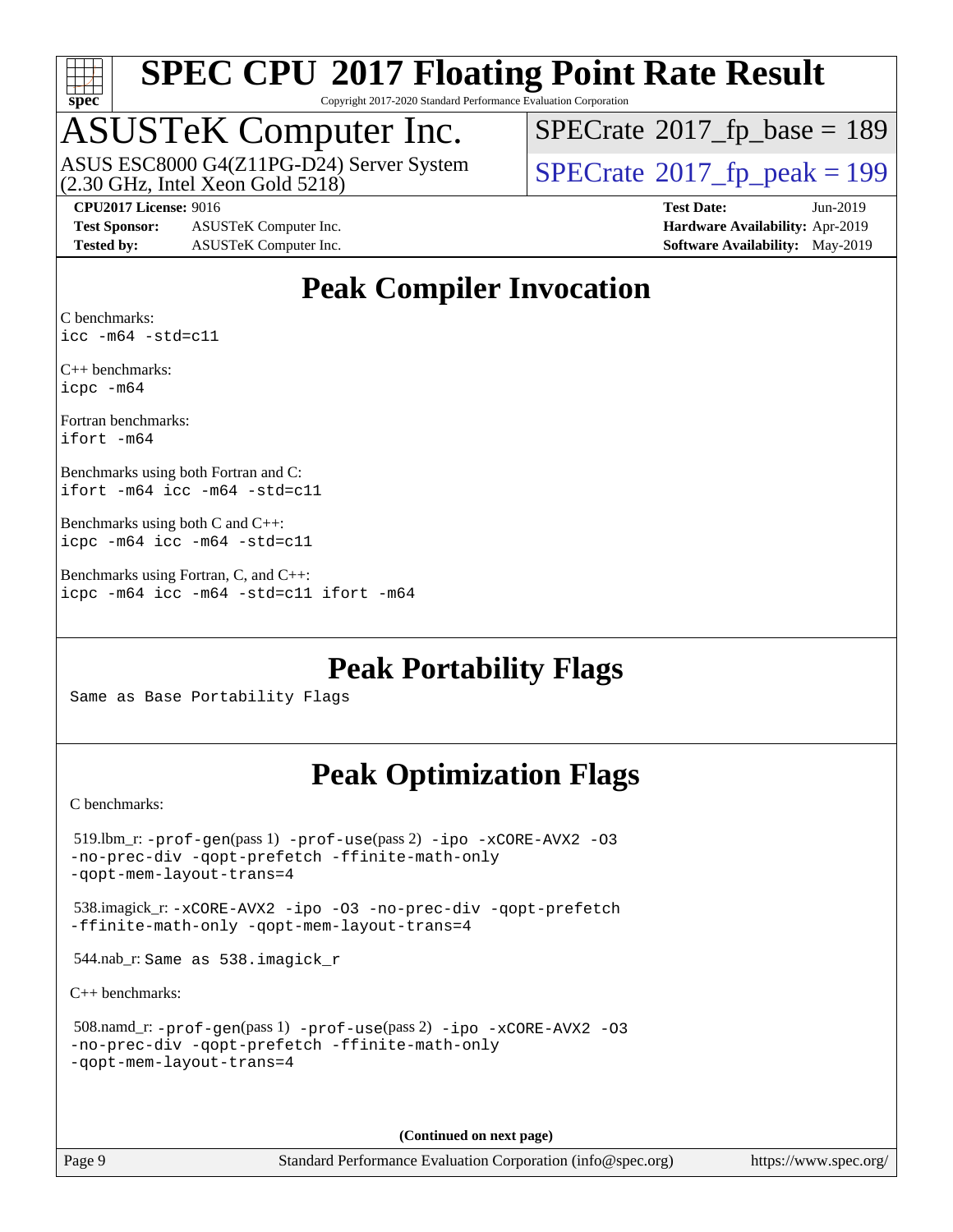

Copyright 2017-2020 Standard Performance Evaluation Corporation

# ASUSTeK Computer Inc.<br>ASUS ESC8000 G4(Z11PG-D24) Server System

(2.30 GHz, Intel Xeon Gold 5218)

 $SPECTate$ <sup>®</sup>[2017\\_fp\\_base =](http://www.spec.org/auto/cpu2017/Docs/result-fields.html#SPECrate2017fpbase) 189

**[Test Sponsor:](http://www.spec.org/auto/cpu2017/Docs/result-fields.html#TestSponsor)** ASUSTeK Computer Inc. **[Hardware Availability:](http://www.spec.org/auto/cpu2017/Docs/result-fields.html#HardwareAvailability)** Apr-2019 **[Tested by:](http://www.spec.org/auto/cpu2017/Docs/result-fields.html#Testedby)** ASUSTeK Computer Inc. **[Software Availability:](http://www.spec.org/auto/cpu2017/Docs/result-fields.html#SoftwareAvailability)** May-2019

 $SPECTate<sup>®</sup>2017<sub>fr</sub>peak = 199$ **[CPU2017 License:](http://www.spec.org/auto/cpu2017/Docs/result-fields.html#CPU2017License)** 9016 **[Test Date:](http://www.spec.org/auto/cpu2017/Docs/result-fields.html#TestDate)** Jun-2019

**[Peak Optimization Flags \(Continued\)](http://www.spec.org/auto/cpu2017/Docs/result-fields.html#PeakOptimizationFlags)**

 510.parest\_r: [-xCORE-AVX2](http://www.spec.org/cpu2017/results/res2019q3/cpu2017-20190722-16298.flags.html#user_peakCXXOPTIMIZE510_parest_r_f-xCORE-AVX2) [-ipo](http://www.spec.org/cpu2017/results/res2019q3/cpu2017-20190722-16298.flags.html#user_peakCXXOPTIMIZE510_parest_r_f-ipo) [-O3](http://www.spec.org/cpu2017/results/res2019q3/cpu2017-20190722-16298.flags.html#user_peakCXXOPTIMIZE510_parest_r_f-O3) [-no-prec-div](http://www.spec.org/cpu2017/results/res2019q3/cpu2017-20190722-16298.flags.html#user_peakCXXOPTIMIZE510_parest_r_f-no-prec-div) [-qopt-prefetch](http://www.spec.org/cpu2017/results/res2019q3/cpu2017-20190722-16298.flags.html#user_peakCXXOPTIMIZE510_parest_r_f-qopt-prefetch) [-ffinite-math-only](http://www.spec.org/cpu2017/results/res2019q3/cpu2017-20190722-16298.flags.html#user_peakCXXOPTIMIZE510_parest_r_f_finite_math_only_cb91587bd2077682c4b38af759c288ed7c732db004271a9512da14a4f8007909a5f1427ecbf1a0fb78ff2a814402c6114ac565ca162485bbcae155b5e4258871) [-qopt-mem-layout-trans=4](http://www.spec.org/cpu2017/results/res2019q3/cpu2017-20190722-16298.flags.html#user_peakCXXOPTIMIZE510_parest_r_f-qopt-mem-layout-trans_fa39e755916c150a61361b7846f310bcdf6f04e385ef281cadf3647acec3f0ae266d1a1d22d972a7087a248fd4e6ca390a3634700869573d231a252c784941a8) [Fortran benchmarks](http://www.spec.org/auto/cpu2017/Docs/result-fields.html#Fortranbenchmarks): 503.bwaves\_r: [-xCORE-AVX2](http://www.spec.org/cpu2017/results/res2019q3/cpu2017-20190722-16298.flags.html#user_peakFOPTIMIZE503_bwaves_r_f-xCORE-AVX2) [-ipo](http://www.spec.org/cpu2017/results/res2019q3/cpu2017-20190722-16298.flags.html#user_peakFOPTIMIZE503_bwaves_r_f-ipo) [-O3](http://www.spec.org/cpu2017/results/res2019q3/cpu2017-20190722-16298.flags.html#user_peakFOPTIMIZE503_bwaves_r_f-O3) [-no-prec-div](http://www.spec.org/cpu2017/results/res2019q3/cpu2017-20190722-16298.flags.html#user_peakFOPTIMIZE503_bwaves_r_f-no-prec-div) [-qopt-prefetch](http://www.spec.org/cpu2017/results/res2019q3/cpu2017-20190722-16298.flags.html#user_peakFOPTIMIZE503_bwaves_r_f-qopt-prefetch) [-ffinite-math-only](http://www.spec.org/cpu2017/results/res2019q3/cpu2017-20190722-16298.flags.html#user_peakFOPTIMIZE503_bwaves_r_f_finite_math_only_cb91587bd2077682c4b38af759c288ed7c732db004271a9512da14a4f8007909a5f1427ecbf1a0fb78ff2a814402c6114ac565ca162485bbcae155b5e4258871) [-qopt-mem-layout-trans=4](http://www.spec.org/cpu2017/results/res2019q3/cpu2017-20190722-16298.flags.html#user_peakFOPTIMIZE503_bwaves_r_f-qopt-mem-layout-trans_fa39e755916c150a61361b7846f310bcdf6f04e385ef281cadf3647acec3f0ae266d1a1d22d972a7087a248fd4e6ca390a3634700869573d231a252c784941a8) [-auto](http://www.spec.org/cpu2017/results/res2019q3/cpu2017-20190722-16298.flags.html#user_peakFOPTIMIZE503_bwaves_r_f-auto) [-nostandard-realloc-lhs](http://www.spec.org/cpu2017/results/res2019q3/cpu2017-20190722-16298.flags.html#user_peakEXTRA_FOPTIMIZE503_bwaves_r_f_2003_std_realloc_82b4557e90729c0f113870c07e44d33d6f5a304b4f63d4c15d2d0f1fab99f5daaed73bdb9275d9ae411527f28b936061aa8b9c8f2d63842963b95c9dd6426b8a) [-align array32byte](http://www.spec.org/cpu2017/results/res2019q3/cpu2017-20190722-16298.flags.html#user_peakEXTRA_FOPTIMIZE503_bwaves_r_align_array32byte_b982fe038af199962ba9a80c053b8342c548c85b40b8e86eb3cc33dee0d7986a4af373ac2d51c3f7cf710a18d62fdce2948f201cd044323541f22fc0fffc51b6) 549.fotonik3d\_r: Same as 503.bwaves\_r 554.roms\_r: [-prof-gen](http://www.spec.org/cpu2017/results/res2019q3/cpu2017-20190722-16298.flags.html#user_peakPASS1_FFLAGSPASS1_LDFLAGS554_roms_r_prof_gen_5aa4926d6013ddb2a31985c654b3eb18169fc0c6952a63635c234f711e6e63dd76e94ad52365559451ec499a2cdb89e4dc58ba4c67ef54ca681ffbe1461d6b36)(pass 1) [-prof-use](http://www.spec.org/cpu2017/results/res2019q3/cpu2017-20190722-16298.flags.html#user_peakPASS2_FFLAGSPASS2_LDFLAGS554_roms_r_prof_use_1a21ceae95f36a2b53c25747139a6c16ca95bd9def2a207b4f0849963b97e94f5260e30a0c64f4bb623698870e679ca08317ef8150905d41bd88c6f78df73f19)(pass 2) [-ipo](http://www.spec.org/cpu2017/results/res2019q3/cpu2017-20190722-16298.flags.html#user_peakPASS1_FOPTIMIZEPASS2_FOPTIMIZE554_roms_r_f-ipo) [-xCORE-AVX2](http://www.spec.org/cpu2017/results/res2019q3/cpu2017-20190722-16298.flags.html#user_peakPASS2_FOPTIMIZE554_roms_r_f-xCORE-AVX2) [-O3](http://www.spec.org/cpu2017/results/res2019q3/cpu2017-20190722-16298.flags.html#user_peakPASS1_FOPTIMIZEPASS2_FOPTIMIZE554_roms_r_f-O3) [-no-prec-div](http://www.spec.org/cpu2017/results/res2019q3/cpu2017-20190722-16298.flags.html#user_peakPASS1_FOPTIMIZEPASS2_FOPTIMIZE554_roms_r_f-no-prec-div) [-qopt-prefetch](http://www.spec.org/cpu2017/results/res2019q3/cpu2017-20190722-16298.flags.html#user_peakPASS1_FOPTIMIZEPASS2_FOPTIMIZE554_roms_r_f-qopt-prefetch) [-ffinite-math-only](http://www.spec.org/cpu2017/results/res2019q3/cpu2017-20190722-16298.flags.html#user_peakPASS1_FOPTIMIZEPASS2_FOPTIMIZE554_roms_r_f_finite_math_only_cb91587bd2077682c4b38af759c288ed7c732db004271a9512da14a4f8007909a5f1427ecbf1a0fb78ff2a814402c6114ac565ca162485bbcae155b5e4258871) [-qopt-mem-layout-trans=4](http://www.spec.org/cpu2017/results/res2019q3/cpu2017-20190722-16298.flags.html#user_peakPASS1_FOPTIMIZEPASS2_FOPTIMIZE554_roms_r_f-qopt-mem-layout-trans_fa39e755916c150a61361b7846f310bcdf6f04e385ef281cadf3647acec3f0ae266d1a1d22d972a7087a248fd4e6ca390a3634700869573d231a252c784941a8) [-auto](http://www.spec.org/cpu2017/results/res2019q3/cpu2017-20190722-16298.flags.html#user_peakPASS2_FOPTIMIZE554_roms_r_f-auto) [-nostandard-realloc-lhs](http://www.spec.org/cpu2017/results/res2019q3/cpu2017-20190722-16298.flags.html#user_peakEXTRA_FOPTIMIZE554_roms_r_f_2003_std_realloc_82b4557e90729c0f113870c07e44d33d6f5a304b4f63d4c15d2d0f1fab99f5daaed73bdb9275d9ae411527f28b936061aa8b9c8f2d63842963b95c9dd6426b8a) [-align array32byte](http://www.spec.org/cpu2017/results/res2019q3/cpu2017-20190722-16298.flags.html#user_peakEXTRA_FOPTIMIZE554_roms_r_align_array32byte_b982fe038af199962ba9a80c053b8342c548c85b40b8e86eb3cc33dee0d7986a4af373ac2d51c3f7cf710a18d62fdce2948f201cd044323541f22fc0fffc51b6) [Benchmarks using both Fortran and C](http://www.spec.org/auto/cpu2017/Docs/result-fields.html#BenchmarksusingbothFortranandC): [-prof-gen](http://www.spec.org/cpu2017/results/res2019q3/cpu2017-20190722-16298.flags.html#user_CC_FCpeak_prof_gen_5aa4926d6013ddb2a31985c654b3eb18169fc0c6952a63635c234f711e6e63dd76e94ad52365559451ec499a2cdb89e4dc58ba4c67ef54ca681ffbe1461d6b36)(pass 1) [-prof-use](http://www.spec.org/cpu2017/results/res2019q3/cpu2017-20190722-16298.flags.html#user_CC_FCpeak_prof_use_1a21ceae95f36a2b53c25747139a6c16ca95bd9def2a207b4f0849963b97e94f5260e30a0c64f4bb623698870e679ca08317ef8150905d41bd88c6f78df73f19)(pass 2) [-ipo](http://www.spec.org/cpu2017/results/res2019q3/cpu2017-20190722-16298.flags.html#user_CC_FCpeak_f-ipo) [-xCORE-AVX2](http://www.spec.org/cpu2017/results/res2019q3/cpu2017-20190722-16298.flags.html#user_CC_FCpeak_f-xCORE-AVX2) [-O3](http://www.spec.org/cpu2017/results/res2019q3/cpu2017-20190722-16298.flags.html#user_CC_FCpeak_f-O3) [-no-prec-div](http://www.spec.org/cpu2017/results/res2019q3/cpu2017-20190722-16298.flags.html#user_CC_FCpeak_f-no-prec-div) [-qopt-prefetch](http://www.spec.org/cpu2017/results/res2019q3/cpu2017-20190722-16298.flags.html#user_CC_FCpeak_f-qopt-prefetch) [-ffinite-math-only](http://www.spec.org/cpu2017/results/res2019q3/cpu2017-20190722-16298.flags.html#user_CC_FCpeak_f_finite_math_only_cb91587bd2077682c4b38af759c288ed7c732db004271a9512da14a4f8007909a5f1427ecbf1a0fb78ff2a814402c6114ac565ca162485bbcae155b5e4258871) [-qopt-mem-layout-trans=4](http://www.spec.org/cpu2017/results/res2019q3/cpu2017-20190722-16298.flags.html#user_CC_FCpeak_f-qopt-mem-layout-trans_fa39e755916c150a61361b7846f310bcdf6f04e385ef281cadf3647acec3f0ae266d1a1d22d972a7087a248fd4e6ca390a3634700869573d231a252c784941a8) [-auto](http://www.spec.org/cpu2017/results/res2019q3/cpu2017-20190722-16298.flags.html#user_CC_FCpeak_f-auto) [-nostandard-realloc-lhs](http://www.spec.org/cpu2017/results/res2019q3/cpu2017-20190722-16298.flags.html#user_CC_FCpeak_f_2003_std_realloc_82b4557e90729c0f113870c07e44d33d6f5a304b4f63d4c15d2d0f1fab99f5daaed73bdb9275d9ae411527f28b936061aa8b9c8f2d63842963b95c9dd6426b8a) [-align array32byte](http://www.spec.org/cpu2017/results/res2019q3/cpu2017-20190722-16298.flags.html#user_CC_FCpeak_align_array32byte_b982fe038af199962ba9a80c053b8342c548c85b40b8e86eb3cc33dee0d7986a4af373ac2d51c3f7cf710a18d62fdce2948f201cd044323541f22fc0fffc51b6) [Benchmarks using both C and C++](http://www.spec.org/auto/cpu2017/Docs/result-fields.html#BenchmarksusingbothCandCXX): 511.povray\_r: [-prof-gen](http://www.spec.org/cpu2017/results/res2019q3/cpu2017-20190722-16298.flags.html#user_peakPASS1_CFLAGSPASS1_CXXFLAGSPASS1_LDFLAGS511_povray_r_prof_gen_5aa4926d6013ddb2a31985c654b3eb18169fc0c6952a63635c234f711e6e63dd76e94ad52365559451ec499a2cdb89e4dc58ba4c67ef54ca681ffbe1461d6b36)(pass 1) [-prof-use](http://www.spec.org/cpu2017/results/res2019q3/cpu2017-20190722-16298.flags.html#user_peakPASS2_CFLAGSPASS2_CXXFLAGSPASS2_LDFLAGS511_povray_r_prof_use_1a21ceae95f36a2b53c25747139a6c16ca95bd9def2a207b4f0849963b97e94f5260e30a0c64f4bb623698870e679ca08317ef8150905d41bd88c6f78df73f19)(pass 2) [-ipo](http://www.spec.org/cpu2017/results/res2019q3/cpu2017-20190722-16298.flags.html#user_peakPASS1_COPTIMIZEPASS1_CXXOPTIMIZEPASS2_COPTIMIZEPASS2_CXXOPTIMIZE511_povray_r_f-ipo) [-xCORE-AVX2](http://www.spec.org/cpu2017/results/res2019q3/cpu2017-20190722-16298.flags.html#user_peakPASS2_COPTIMIZEPASS2_CXXOPTIMIZE511_povray_r_f-xCORE-AVX2) [-O3](http://www.spec.org/cpu2017/results/res2019q3/cpu2017-20190722-16298.flags.html#user_peakPASS1_COPTIMIZEPASS1_CXXOPTIMIZEPASS2_COPTIMIZEPASS2_CXXOPTIMIZE511_povray_r_f-O3) [-no-prec-div](http://www.spec.org/cpu2017/results/res2019q3/cpu2017-20190722-16298.flags.html#user_peakPASS1_COPTIMIZEPASS1_CXXOPTIMIZEPASS2_COPTIMIZEPASS2_CXXOPTIMIZE511_povray_r_f-no-prec-div) [-qopt-prefetch](http://www.spec.org/cpu2017/results/res2019q3/cpu2017-20190722-16298.flags.html#user_peakPASS1_COPTIMIZEPASS1_CXXOPTIMIZEPASS2_COPTIMIZEPASS2_CXXOPTIMIZE511_povray_r_f-qopt-prefetch) [-ffinite-math-only](http://www.spec.org/cpu2017/results/res2019q3/cpu2017-20190722-16298.flags.html#user_peakPASS1_COPTIMIZEPASS1_CXXOPTIMIZEPASS2_COPTIMIZEPASS2_CXXOPTIMIZE511_povray_r_f_finite_math_only_cb91587bd2077682c4b38af759c288ed7c732db004271a9512da14a4f8007909a5f1427ecbf1a0fb78ff2a814402c6114ac565ca162485bbcae155b5e4258871) [-qopt-mem-layout-trans=4](http://www.spec.org/cpu2017/results/res2019q3/cpu2017-20190722-16298.flags.html#user_peakPASS1_COPTIMIZEPASS1_CXXOPTIMIZEPASS2_COPTIMIZEPASS2_CXXOPTIMIZE511_povray_r_f-qopt-mem-layout-trans_fa39e755916c150a61361b7846f310bcdf6f04e385ef281cadf3647acec3f0ae266d1a1d22d972a7087a248fd4e6ca390a3634700869573d231a252c784941a8) 526.blender\_r: [-xCORE-AVX2](http://www.spec.org/cpu2017/results/res2019q3/cpu2017-20190722-16298.flags.html#user_peakCOPTIMIZECXXOPTIMIZE526_blender_r_f-xCORE-AVX2) [-ipo](http://www.spec.org/cpu2017/results/res2019q3/cpu2017-20190722-16298.flags.html#user_peakCOPTIMIZECXXOPTIMIZE526_blender_r_f-ipo) [-O3](http://www.spec.org/cpu2017/results/res2019q3/cpu2017-20190722-16298.flags.html#user_peakCOPTIMIZECXXOPTIMIZE526_blender_r_f-O3) [-no-prec-div](http://www.spec.org/cpu2017/results/res2019q3/cpu2017-20190722-16298.flags.html#user_peakCOPTIMIZECXXOPTIMIZE526_blender_r_f-no-prec-div) [-qopt-prefetch](http://www.spec.org/cpu2017/results/res2019q3/cpu2017-20190722-16298.flags.html#user_peakCOPTIMIZECXXOPTIMIZE526_blender_r_f-qopt-prefetch) [-ffinite-math-only](http://www.spec.org/cpu2017/results/res2019q3/cpu2017-20190722-16298.flags.html#user_peakCOPTIMIZECXXOPTIMIZE526_blender_r_f_finite_math_only_cb91587bd2077682c4b38af759c288ed7c732db004271a9512da14a4f8007909a5f1427ecbf1a0fb78ff2a814402c6114ac565ca162485bbcae155b5e4258871) [-qopt-mem-layout-trans=4](http://www.spec.org/cpu2017/results/res2019q3/cpu2017-20190722-16298.flags.html#user_peakCOPTIMIZECXXOPTIMIZE526_blender_r_f-qopt-mem-layout-trans_fa39e755916c150a61361b7846f310bcdf6f04e385ef281cadf3647acec3f0ae266d1a1d22d972a7087a248fd4e6ca390a3634700869573d231a252c784941a8) [Benchmarks using Fortran, C, and C++:](http://www.spec.org/auto/cpu2017/Docs/result-fields.html#BenchmarksusingFortranCandCXX) [-xCORE-AVX2](http://www.spec.org/cpu2017/results/res2019q3/cpu2017-20190722-16298.flags.html#user_CC_CXX_FCpeak_f-xCORE-AVX2) [-ipo](http://www.spec.org/cpu2017/results/res2019q3/cpu2017-20190722-16298.flags.html#user_CC_CXX_FCpeak_f-ipo) [-O3](http://www.spec.org/cpu2017/results/res2019q3/cpu2017-20190722-16298.flags.html#user_CC_CXX_FCpeak_f-O3) [-no-prec-div](http://www.spec.org/cpu2017/results/res2019q3/cpu2017-20190722-16298.flags.html#user_CC_CXX_FCpeak_f-no-prec-div) [-qopt-prefetch](http://www.spec.org/cpu2017/results/res2019q3/cpu2017-20190722-16298.flags.html#user_CC_CXX_FCpeak_f-qopt-prefetch) [-ffinite-math-only](http://www.spec.org/cpu2017/results/res2019q3/cpu2017-20190722-16298.flags.html#user_CC_CXX_FCpeak_f_finite_math_only_cb91587bd2077682c4b38af759c288ed7c732db004271a9512da14a4f8007909a5f1427ecbf1a0fb78ff2a814402c6114ac565ca162485bbcae155b5e4258871) [-qopt-mem-layout-trans=4](http://www.spec.org/cpu2017/results/res2019q3/cpu2017-20190722-16298.flags.html#user_CC_CXX_FCpeak_f-qopt-mem-layout-trans_fa39e755916c150a61361b7846f310bcdf6f04e385ef281cadf3647acec3f0ae266d1a1d22d972a7087a248fd4e6ca390a3634700869573d231a252c784941a8) [-auto](http://www.spec.org/cpu2017/results/res2019q3/cpu2017-20190722-16298.flags.html#user_CC_CXX_FCpeak_f-auto) [-nostandard-realloc-lhs](http://www.spec.org/cpu2017/results/res2019q3/cpu2017-20190722-16298.flags.html#user_CC_CXX_FCpeak_f_2003_std_realloc_82b4557e90729c0f113870c07e44d33d6f5a304b4f63d4c15d2d0f1fab99f5daaed73bdb9275d9ae411527f28b936061aa8b9c8f2d63842963b95c9dd6426b8a) [-align array32byte](http://www.spec.org/cpu2017/results/res2019q3/cpu2017-20190722-16298.flags.html#user_CC_CXX_FCpeak_align_array32byte_b982fe038af199962ba9a80c053b8342c548c85b40b8e86eb3cc33dee0d7986a4af373ac2d51c3f7cf710a18d62fdce2948f201cd044323541f22fc0fffc51b6) [The flags files that were used to format this result can be browsed at](tmsearch) <http://www.spec.org/cpu2017/flags/ASUSTekPlatform-Settings-z11-V2.0-revD.2019-07-09.html> <http://www.spec.org/cpu2017/flags/Intel-ic19.0u1-official-linux64.2019-07-09.html> [You can also download the XML flags sources by saving the following links:](tmsearch) <http://www.spec.org/cpu2017/flags/ASUSTekPlatform-Settings-z11-V2.0-revD.2019-07-09.xml> <http://www.spec.org/cpu2017/flags/Intel-ic19.0u1-official-linux64.2019-07-09.xml>